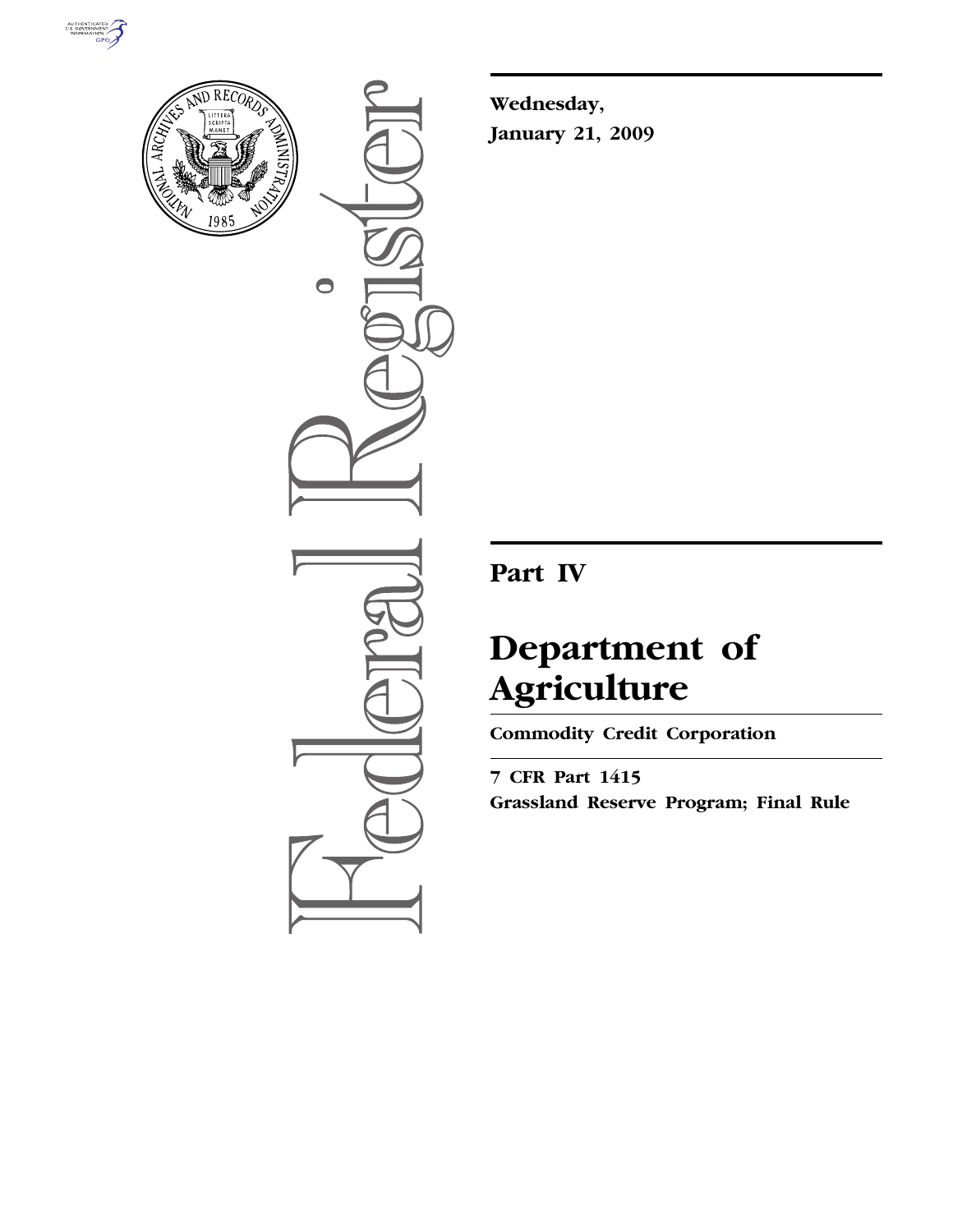# **DEPARTMENT OF AGRICULTURE**

# **Commodity Credit Corporation**

# **7 CFR Part 1415**

# **RIN 0578–AA38**

## **Grassland Reserve Program**

**AGENCY:** Commodity Credit Corporation (CCC), United States Department of Agriculture (USDA).

**ACTION:** Interim final rule with request for comments.

**SUMMARY:** The Grasslands Reserve Program (GRP) assists landowners and operators in protecting grazing uses and other related conservation values by restoring and conserving eligible grassland and certain other lands through rental contracts and easements. This interim final rule sets forth how USDA, using the funds, facilities, and authorities of the Commodity Credit Corporation (CCC), will implement GRP in response to the changes made to the program by section 2403 of the Food, Conservation, and Energy Act of 2008. In addition, this interim final rule incorporates other changes to the regulation for clarification or program administrative improvement.

**DATES:** *Effective date:* The rule is effective January 21, 2009.

*Comment date:* Submit comments on or before March 23, 2009.

**ADDRESSES:** You may send comments using any of the following methods:

• *Government-wide rulemaking Web site: Go to http://www.regulations.gov*  and follow the instructions for sending comments electronically.

• *Mail:* Easements Programs Division, Natural Resources Conservation Service, Grassland Reserve Program Comments, P.O. 2890, Room 6819–S, Washington, DC 20013.

• *E-mail: grp2008@wdc.usda.gov*.

• *Fax:* 1–202–720–9689.

• *Hand Delivery:* Room 6819–S of the USDA South Office Building, 1400 Independence Avenue, SW., Washington, DC 20250, between 9 a.m. and 4 p.m., Monday through Friday, except Federal Holidays. Please ask the guard at the entrance to the South Office Building to call 202–720–4527 in order to be escorted into the building.

• This interim final rule may be accessed via Internet. Users can access the NRCS homepage at *http:// www.nrcs.usda.gov/*; select the *Farm Bill* link from the menu; select the *Interim final* link from beneath the *Final and Interim Final Rules Index* title. Persons with disabilities who require alternative means for communication

(Braille, large print, audio tape, etc.) should contact the USDA TARGET Center at: (202) 720–2600 (voice and TDD).

**FOR FURTHER INFORMATION CONTACT:** 

Robin Heard, Director, Easement Programs Division, U.S. Department of Agriculture, Natural Resources Conservation Service, Room 6819, P.O. Box 2890, Washington, DC 20013–2890; phone (202) 720–1875; fax (202) 720– 9689.

## **SUPPLEMENTARY INFORMATION:**

## **Regulatory Certifications**

#### *Executive Order 12866*

Pursuant to Executive Order 12866, this interim final rule with request for comment was reviewed by the Office of Management and Budget (OMB) and determined that this interim final rule is a significant regulatory action. The administrative record is available for public inspection in Room 5831 South Building, USDA, 14th and Independence Avenue, SW., Washington, DC. Pursuant to Executive Order 12866, NRCS conducted an economic analysis of the potential impacts associated with this program.

## *Regulatory Flexibility Act*

The Regulatory Flexibility Act is not applicable to this interim final rule because the CCC is not required by 5 U.S.C. 553, or by any other provision of law, to publish a notice of proposed rulemaking with respect to the subject matter of this rule.

## *Environmental Analysis*

A programmatic environmental assessment has been prepared in association with this rulemaking. NRCS has determined that there will not be a significant impact to the human environment and as a result an Environmental Impact Statement is not required to be prepared (40 CFR part 1508.13). The EA and FONSI are available for review and comment for 60 days from the date of publication of this interim final rule in the **Federal Register**. A copy of the Environmental Assessment (EA) and Finding of No Significant Impact (FONSI) may be obtained from the following Web site: *http://www.nrcs.usda.gov/programs/ Env*\_*Assess/*. A hard copy may also be requested from the following address and contact: National Environmental Coordinator, Natural Resources Conservation Service, Ecological Sciences Division, 1400 Independence Ave., SW., Washington, DC 20250. Comments from the public should be specific and reference that comments provided are on the EA and FONSI.

Public comment may be submitted by any of the following means: (1) E-mail comments to *NEPA2008@wdc.usda.gov*, (2) E-mail to egov Web site—*http:// www.regulations.gov*, or (3) written comments to: National Environmental Coordinator, Natural Resources Conservation Service, Ecological Sciences Division, 1400 Independence Ave., SW., Washington, DC 20250.

## *Civil Rights Impact Analysis*

USDA has determined through a Civil Rights Impact Analysis that the issuance of this interim final rule discloses no disproportionately adverse impacts for minorities, women, or persons with disabilities. Copies of the Civil Rights Impact Analysis are available, and may be obtained from the Director, Easement Programs Division, Natural Resources Conservation Service, P.O. Box 2890, Washington, DC 20013–2890, or electronically at *http:// www.nrcs.usda.gov/programs/GRP*.

## *Paperwork Reduction Act*

Section 2904 of the Food, Conservation and Energy Act of 2008 requires that the implementation of programs authorized under Title II of the Act be made without regard to the Paperwork Reduction Act of 1995 (44 U.S.C. 3501 *et seq.*). Therefore, USDA is not reporting recordkeeping or estimated paperwork burden associated with this interim final rule.

## *Government Paperwork Elimination Act*

NRCS is committed to compliance with the Government Paperwork Elimination Act and the Freedom to E-File Act, which require government agencies in general and NRCS in particular, to provide the public the option of submitting information or transacting business electronically to the maximum extent possible.

#### *Executive Order 12988*

This interim final rule has been reviewed in accordance with Executive Order 12988. The provisions of this interim final rule are not retroactive. Furthermore, the provisions of this interim final rule preempt State and local laws to the extent such laws are inconsistent with this interim final rule. Before an action may be brought in a Federal court of competent jurisdiction, the administrative appeal rights afforded persons at 7 CFR parts 11, 614, and 780 must be exhausted.

# *Federal Crop Insurance Reform and Department of Agriculture Reorganization Act of 1994*

Pursuant to section 304 of the Federal Crop Insurance Reform Act of 1994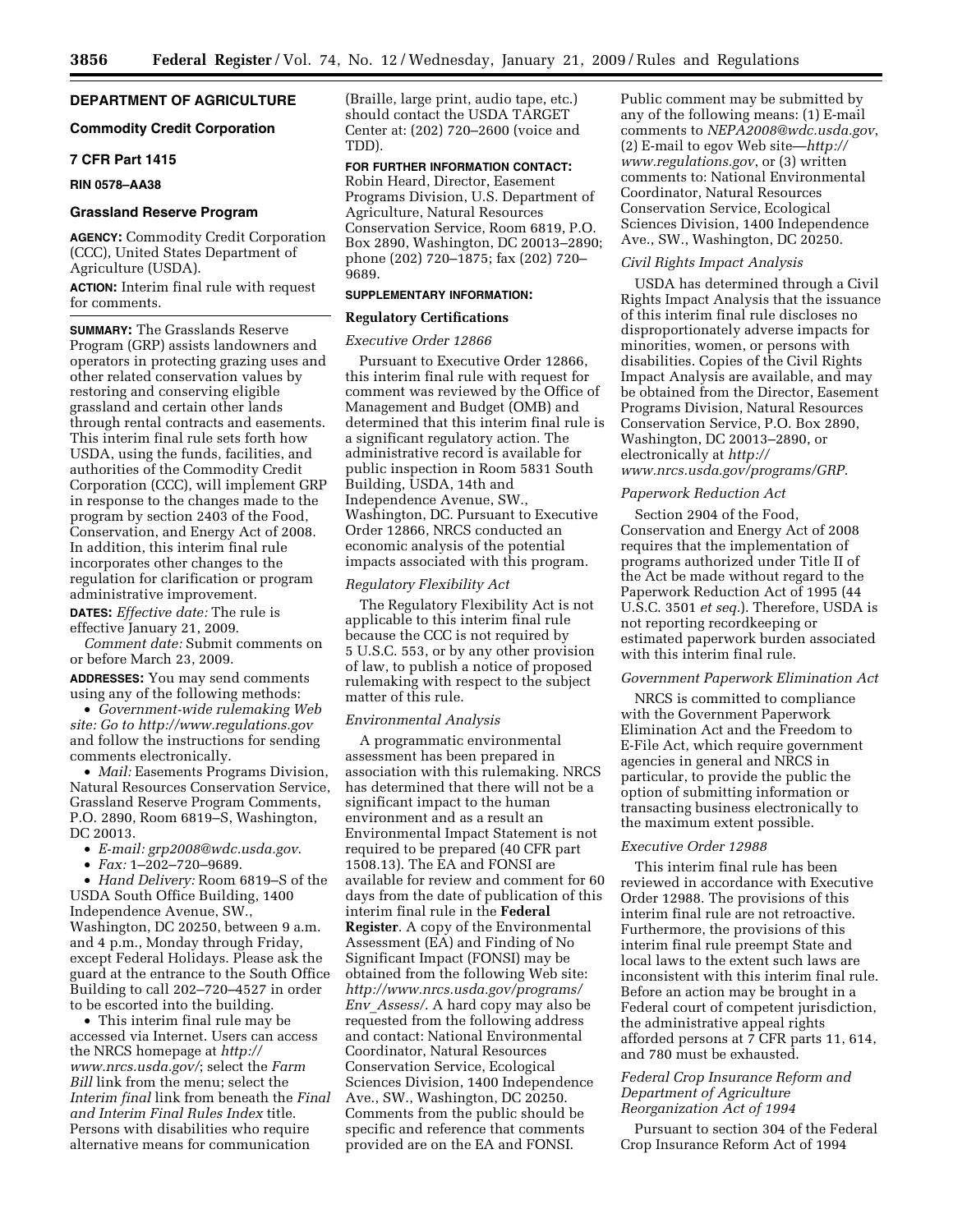(Pub. L. 103–354), USDA classified this rule as non-major. Therefore, a risk analysis was not conducted.

## *Unfunded Mandates Reform Act of 1995*

Pursuant to Title II of the Unfunded Mandates Reform Act of 1995 (2 U.S.C. 1531–1538), USDA assessed the effects of this interim final rule on State, local, and Tribal governments, and the public. This action does not compel the expenditure of \$100 million or more by any State, local, or Tribal government, or anyone in the private sector; therefore, a statement under section 202 of the Unfunded Mandates Reform Act is not required.

## *Small Business Regulatory Enforcement Fairness Act of 1996*

This interim final rule is not a major rule as defined by section 804 of the Small Business Regulatory Enforcement Fairness Act of 1996. This interim final rule will not result in an annual effect on the economy of \$100 million or more, a major increase in costs or prices, or significant adverse effects on competition, employment, investment, productivity, innovation, or the ability of U.S.-based companies to compete in domestic and export markets.

## *Executive Order 13132*

This interim final rule has been reviewed in accordance with the requirements of Executive Order 13132, Federalism. USDA has determined that this interim final rule conforms with the Federalism principles set forth in the Executive Order; would not impose any compliance costs on the States; and would not have substantial direct effects on the States, on the relationship between the Federal Government and the States, or on the distribution of power and responsibilities on the various levels of government. Therefore, USDA concludes that this interim final rule does not have Federalism implications.

#### *Executive Order 13175*

This interim final rule has been reviewed in accordance with the requirements of Executive Order 13175, Consultation and Coordination with Indian Tribal Governments. USDA has concluded that this rule will not negatively affect communities of Indian Tribal governments. The rule will neither impose substantial direct compliance costs on tribal governments, nor preempt tribal law.

# *Small Business Regulatory Enforcement Fairness Act of 1996 (SBREFA)*

Section 2904(c) of the Food, Conservation, and Energy Act of 2008 requires that the Secretary use the authority in section 808(2) of title 5, United States Code, which allows an agency to forgo SBREFA's usual Congressional Review delay of the effective date of a regulation if the agency finds that there is a good cause to do so. NRCS hereby determines that it has good cause to do so in order to meet the Congressional intent to have the conservation programs authorized or amended by Title II in effect as soon as possible. Accordingly, this rule is effective upon filing for public inspection by the Office of the Federal Register.

# *Economic Analysis—Executive Summary*

Pursuant to Executive Order 12866, Regulatory Planning and Review, the Natural Resources Conservation Service (NRCS) has conducted a benefit-cost analysis of the Grassland Reserve Program (GRP) as formulated for the Interim Final Rule. This requirement provides decision makers with the opportunity to develop and implement a program that is beneficial, cost effective and that minimizes negative impacts to health, human safety, and the environment.

GRP is a voluntary program for landowners and operators to protect, restore, and enhance grassland, including rangeland, pastureland, shrubland, and certain other lands. The program emphasizes support for grazing operations; enhancement of plant and animal biodiversity; and protection of grassland and land containing shrubs and forbs under threat of conversion.

GRP is one tool in the suite of agricultural land retention mechanisms available to agricultural producers and local communities. Producers and local communities are the main drivers in agricultural land retention efforts and incur the greatest costs and potential benefits. These efforts are driven by local decision makers and involve sitespecific impacts which affect a host of non-use valued attributes (scenic views, environmental amenities, etc), making it difficult to accurately quantify the costs and benefits of various policy alternatives. This analysis recognizes these problems and offers an analysis weighed heavily on identifying the main costs and benefits in qualitative terms to explore policy and program alternatives.

The main costs of this agricultural land retention effort include the restriction on the range of activities placed on the grazing land on landowners and the initial contract cost (in the case of easements) and annual payments (in the case of rental contracts) to the government. These

costs must then be compared with the benefits of preserving its current land use in grazing or forage production. These benefits include: the maintenance (and possible improvement) of the flow of ecological goods and services (EGS) emanating from its current use in agriculture; the possibility of increased forage production; and difficult to quantify non-use values associated with the provision of scenic views and recreational opportunities; wildlife habitat; and the preservation of current land-use patterns.

In many cases, the funding provided through GRP leverages landowner donations, local governmental monies, and non-governmental contributions to preserve its' current land use in grazing. This qualitative benefit-cost analysis suggests that GRP assistance to local agricultural land preservation programs can bear positive net benefits. A main determinant of the realization of positive net benefits would be the actual fate of the current land use (grazing) in the future with respect to its conversion to non-agricultural and non-grazing agricultural use. Programs such as GRP could play an important role in keeping this land in its most highly valued grazing use (taking into account its nonuse value attributes).

## *Administrative Requirements for Conservation Programs*

Section 2708, ''Compliance and Performance'', of the 2008 Act added a paragraph to section 1244(g) of the 1985 Act entitled, ''Administrative Requirements for Conservation Programs,'' which states the following:

'(g) Compliance and performance.— For each conservation program under Subtitle D, the Secretary shall develop procedures—

(1) To monitor compliance with program requirements;

(2) To measure program performance; (3) To demonstrate whether long-term conservation benefits of the program are being achieved;

(4) To track participation by crop and livestock type; and

(5) To coordinate activities described in this subsection with the national conservation program authorized under section 5 of the Soil and Water Resources Conservation Act of 1977 (16 U.S.C. 2004).''

This new provision presents in one place the accountability requirements placed on the Agency as it implements conservation programs and reports on program results. The requirements apply to all programs under Subtitle D, including the Wetlands Reserve program, the Conservation Security Program, the Conservation Stewardship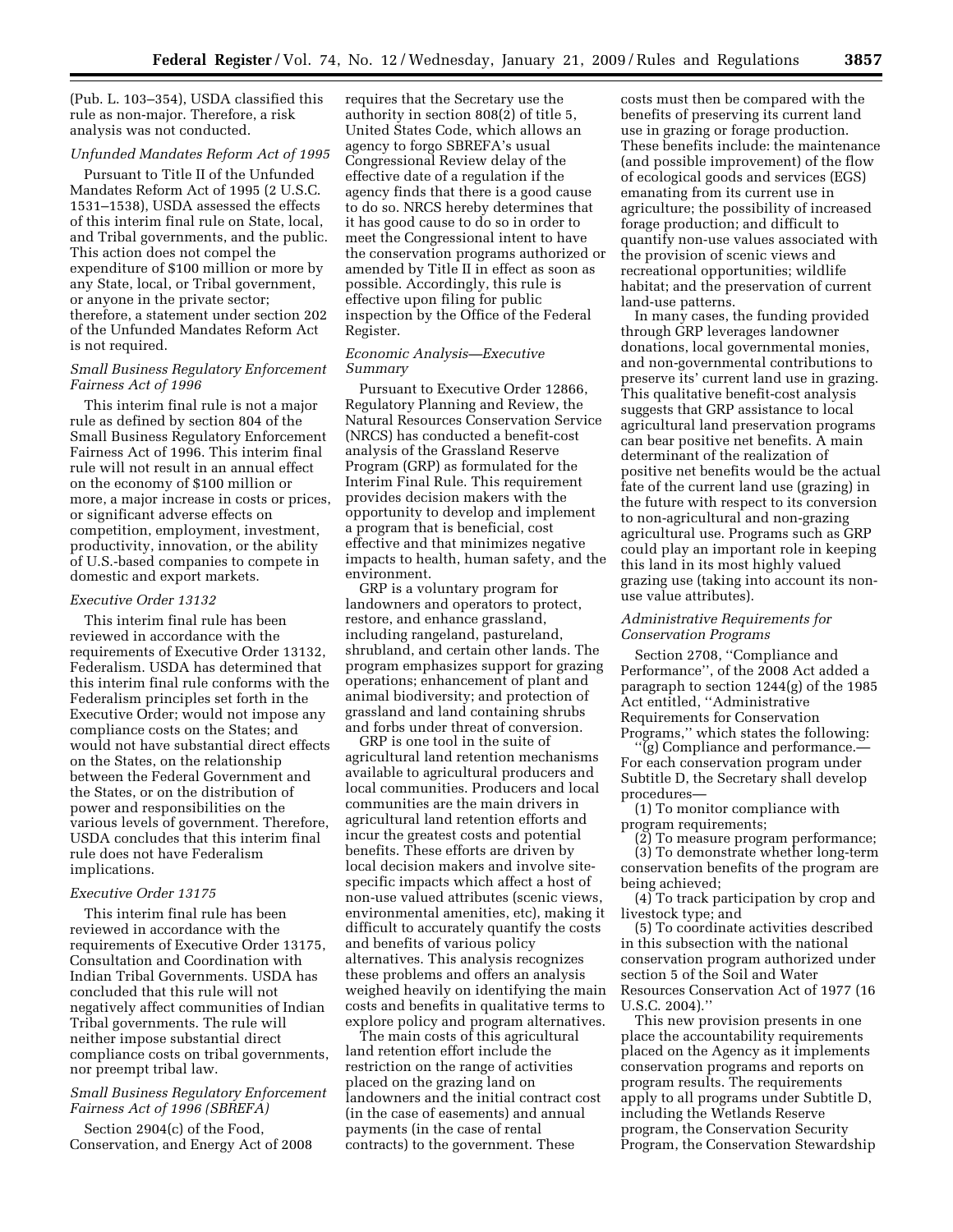Program, the Farm and Ranch Lands Protection Program, the Grassland Reserve Program, the Environmental Quality Incentives Program (including the Agricultural Water Enhancement Program), the Wildlife Habitat Incentive Program, and the Chesapeake Bay Watershed initiative. These requirements are not directly incorporated into these regulations, which set out requirements for program participants. However, certain provisions within these regulations relate to elements of section 1244(g) of the 1985 Act and the Agency's accountability responsibilities regarding program performance. NRCS is taking this opportunity to describe existing procedures that relate to meeting the requirements of section 1244(g) of the 1985 Act, and Agency expectations for improving its ability to report on each program's performance and achievement of long-term conservation benefits. Also included is reference to the sections of these regulations that apply to program participants and that relate to the Agency accountability requirements as outlined in section 1244(g) of the 1985 Act.985,

*Monitor compliance with program requirements.* NRCS has established application procedures to ensure that participants and eligible entities meet eligibility requirements, and follow-up procedures to ensure that participants and eligible entities are complying with the terms and conditions of their contractual arrangement with the government and that the installed conservation measures are operating as intended. These and related program compliance evaluation policies will be set forth in Agency guidance.

The program requirements applicable to participants and eligible entities that relate to compliance are set forth in these regulations in § 1415.4, ''Program requirements,'' § 1415.11, ''Restoration agreements,'' and § 1415.17, ''Cooperative agreements.'' These sections make clear the general program requirements, as well as participant and entity obligations.

*Measure program performance*. Pursuant to the requirements of the Government Performance and Results Act of 1993 (Pub. L. 103–62, Sec. 1116) and guidance provided by OMB Circular A–11, NRCS has established performance measures for its conservation programs. Program-funded conservation activity is captured through automated field-level business tools and the information is made publicly available at: *http:// ias.sc.egov.usda.gov/PRSHOME/*. Program performance also is reported annually to Congress and the public

through the annual performance budget, annual accomplishments report and the USDA Performance Accountability Report. Related performance measurement and reporting policies are set forth in Agency guidance (GM\_340\_401 and GM\_340\_403 (*http:// directives.sc.egov.usda.gov/*)). The conservation actions undertaken by participants are the basis for measuring program performance—specific actions are tracked and reported annually, while the effects of those actions relate to whether the long-term benefits of the program are being achieved. The program requirements applicable to participants that relate to undertaking conservation actions are set forth in these regulations in § 1415.4, ''Program requirements,'' § 1415.11, ''Restoration agreements, and §1415.17' ''Cooperative agreements.'' These sections make clear participant and eligible entity obligations for implementing, operating, and maintaining GRP-funded conservation improvements, which in aggregate result in the program performance that is reflected in Agency performance reports.

*Demonstrate whether long-term conservation benefits of the program are being achieved*. Demonstrating the longterm natural resource benefits achieved through conservation programs is subject to the availability of needed data, the capacity and capability of modeling approaches, and the external influences that affect actual natural resource condition. While NRCS captures many measures of ''output'' data, such as acres of conservation practices, it is still in the process of developing methods to quantify the contribution of those outputs to environmental outcomes. NRCS currently uses a mix of approaches to evaluate whether long-term conservation benefits are being achieved through its programs. Since 1982, NRCS has reported on certain natural resource status and trends through the National Resources Inventory (NRI), which provides statistically reliable, nationally consistent land cover/use and related natural resource data. However, lacking has been a connection between these data and specific conservation programs. In the future, the interagency Conservation Effects Assessment Project (CEAP), which has been underway since 2003, will provide nationally consistent estimates of environmental effects resulting from conservation practices and systems applied. CEAP results will be used in conjunction with performance data gathered through Agency field-level business tools to help produce estimates of environmental effects accomplished through Agency programs, such as GRP. In 2006 a Blue Ribbon panel evaluation of CEAP strongly endorsed the project's purpose, but concluded ''CEAP must change direction'' to achieve its purposes. In response, CEAP has focused on priorities identified by the Panel and clarified that its purpose is to quantify the effects of conservation practices applied on the landscape. Information regarding CEAP, including reviews and current status is available at (*http:// www.nrcs.usda.gov/technical/NRI/ ceap*). Since 2004 and the initial establishment of long-term performance measures by program, NRCS has been estimating and reporting progress toward long-term program goals. Natural resource inventory and assessment, and performance measurement and reporting policies set forth in Agency guidance (GM\_290\_400; GM\_340\_401; GM\_340\_403)) (*http:// directives.sc.egov.usda.gov/*)).

*Demonstrating the long-term conservation benefits of conservation programs is an Agency responsibility*. Through CEAP, NRCS is in the process of evaluating how these long-term benefits can be achieved through the conservation practices and systems applied by participants under the program. The program requirements applicable to participants that relate to producing long-term conservation benefits are described previously under ''measuring program performance.''

*Track participation by crop and livestock type*. NRCS' automated fieldlevel business tools capture participant, land, and operation information. This information is aggregated in the National Conservation Planning database and is used in a variety of program reports. Additional reports will be developed to provide more detailed information on program participation to meet congressional needs. These and related program management procedures supporting program implementation will be set forth in Agency guidance.

The program requirements applicable to participants that relate to tracking participation by crop and livestock type are put forth in these regulations in § 1415.4, "Program Requirements," which makes clear program eligibility requirements, including the requirement to provide NRCS the information necessary to implement GRP.

*Coordinate these actions with the national conservation program authorized under the Soil and Water Resources Conservation Act (RCA)*. The 2008 Act reauthorized and expanded on a number of elements of the RCA related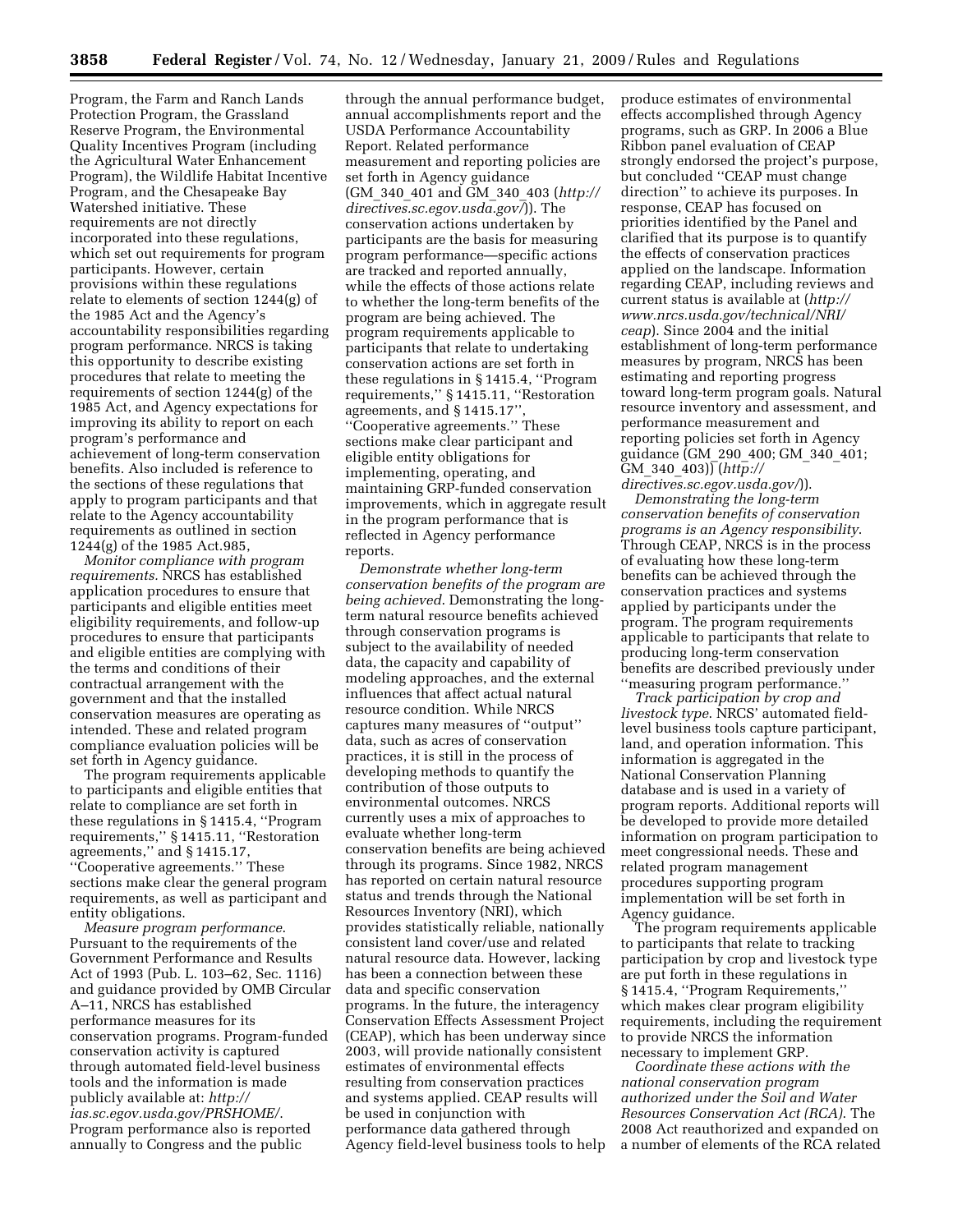to evaluating program performance and conservation benefits. Specifically, the 2008 Farm Bill added a provision stating, ''Appraisal and inventory of resources, assessment and inventory of conservation needs, evaluation of the effects of conservation practices, and analyses of alternative approaches to existing conservation programs are basic to effective soil, water, and related natural resources conservation.''

The program, performance, and natural resource and effects data described previously will serve as a foundation for the next RCA, which will also identify and fill, to the extent possible, data and information gaps. Policy and procedures related to the RCA are set forth in Agency guidance (GM\_290\_400; M\_440\_525; GM\_130\_402)

(*http://directives.sc.egov.usda.gov/*). The coordination of the previously described components with the RCA is an Agency responsibility and is not reflected in these regulations. However, it is likely that results from the RCA process will result in modifications to the program and performance data collected, to the systems used to acquire data and information, and potentially to the program itself. Thus, as the Secretary proceeds to implement the RCA in accordance with the statute, the approaches and processes developed will improve existing program performance measurement and outcome reporting capability and provide the foundation for improved implementation of the program performance requirements of section 1244(g) of the 1985 Act.

#### *Background*

The Grassland Reserve Program is a voluntary program to assist landowners and agricultural operators in restoring and protecting eligible grassland, land that contains forbs, or shrublands for which grazing is the predominant use through rental contracts and easements. The Farm Security and Rural Investment Act of 2002 (the 2002 Act), Public Law 107–171, 116 Stat. 237, authorized GRP by adding sections 1238N through 1238Q to the Food Security Act of 1985, as amended, 16 U.S.C. 3801 *et seq.;* and providing \$254 million through fiscal year (FY) 2007 to enroll no more than 2 million acres of restored or improved grassland, rangeland, shrubland, and pastureland. USDA promulgated an interim final rule on May 21, 2004 (69 FR 29173), and a final rule on March 6, 2006 (71 FR 11139). The program regulations are set forth at 7 CFR part 1415. Section 2403 of the Food, Conservation, and Energy Act of 2008 (the 2008 Act), Public Law

110–246, 122 Stat. 1819, reauthorized GRP and made several amendments. The 2008 Act authorized the enrollment of an additional 1.22 million acres of eligible land from FY 2009 through FY 2012.

The Secretary of Agriculture delegated the authority to administer GRP on behalf of the CCC, to the Chief, NRCS, who is a CCC Vice President, and the Administrator, Farm Service Agency (FSA), who is the CCC Executive Vice President. NRCS has the lead responsibility on regulatory matters, technical issues, and easement administration, and FSA has the lead responsibility for rental contract administration and financial activities. The agencies consult on regulatory and policy matters pertaining to both rental contracts and easements. At the State level, the NRCS State Conservationist and the FSA State Executive Director determine how best to utilize the human resources of both agencies to deliver the program and implement National policies in an efficient manner given the general responsibilities of each agency.

#### *Summary of 2008 Act Changes*

The 2008 Act amended the Grassland Reserve Program to:

• Change the program's focus from protecting, conserving and restoring grassland resources on private lands to assisting owners and operators of private and tribal land in protecting grazing uses and related conservation values by restoring and conserving eligible land;

• Change rental agreements to rental contracts;

• Remove the 30-year rental agreement and 30-year easement enrollment options;

• Remove the minimum acreage enrollment requirement. Previously, applicants needed to submit 40 contiguous acres for enrollment to be eligible;

• Require the Secretary to offer enrollment priority for land previously enrolled in the Conservation Reserve Program providing certain conditions exist, such as: the land is eligible for GRP, the land is of high ecological value, and the land is under significant threat of conversion to uses other than grazing. The number of acres enrolled under this priority is limited to ten percent of the total acreage enrolled in that year;

• Expand land eligibility criteria to include land that has been historically dominated by grassland, forbs, or shrubland when it contains historical or archaeological resources, or when it would address issues raised by State,

regional, and national conservation priorities;

• Require participants with rental contracts to suspend any existing cropland base and allotment history for the land under another program administered by the Secretary. Easement participants must ''eliminate'' base and allotment history;

• Allow for the inclusion of permissible and prohibited activities under a rental contract or easement;

• Include a separate payment limitation for restoration agreements and rental contracts;

• Establish the requirements for determining fair market value for easement compensation;

• Include a definition of eligible entity;

• Require implementation of a grazing management plan;

• Add the authority for the Secretary to enter into cooperative agreements with eligible entities to own, write, and enforce easements; and

• Establish that the entity shall pay an amount of the purchase price at least equivalent to the amount provided by the Secretary, when eligible entities are acquiring easements under cooperative agreements.

# **Description of Changes to the Regulations**

## *Section 1415.1 Purpose*

Section 1415.1(a) describes the purpose of GRP. Section 1415.1(a) is revised to emphasize that the purpose of GRP is to assist owners and operators of private lands in protecting grazing uses and related conservation values by restoring and conserving eligible land. The term "rental agreements" is changed to ''rental contracts'' in this section and throughout the regulation. The changes to § 1415.1(a) address the 2008 Act amendment of GRP to apply to operators as well as owners.

Section 1415.1(b) describes the objectives of GRP. Section 1415.1(b) is revised by replacing the phrase ''The objectives of GRP are to:'' with the phrase ''GRP emphasizes,'' consistent with the statutory changes in the 2008 Act. Paragraph (b)(1), which states that an objective of GRP is the preservation of native and naturalized grasslands and shrublands, is being removed to reflect the program purposes established by the 2008 Act. USDA continues to recognize the conservation value of native and naturalized grasslands and provide States the authority to prioritize such lands in program ranking criteria; however, the 2008 Act's purpose of protecting grazing uses and related conservation values are not limited to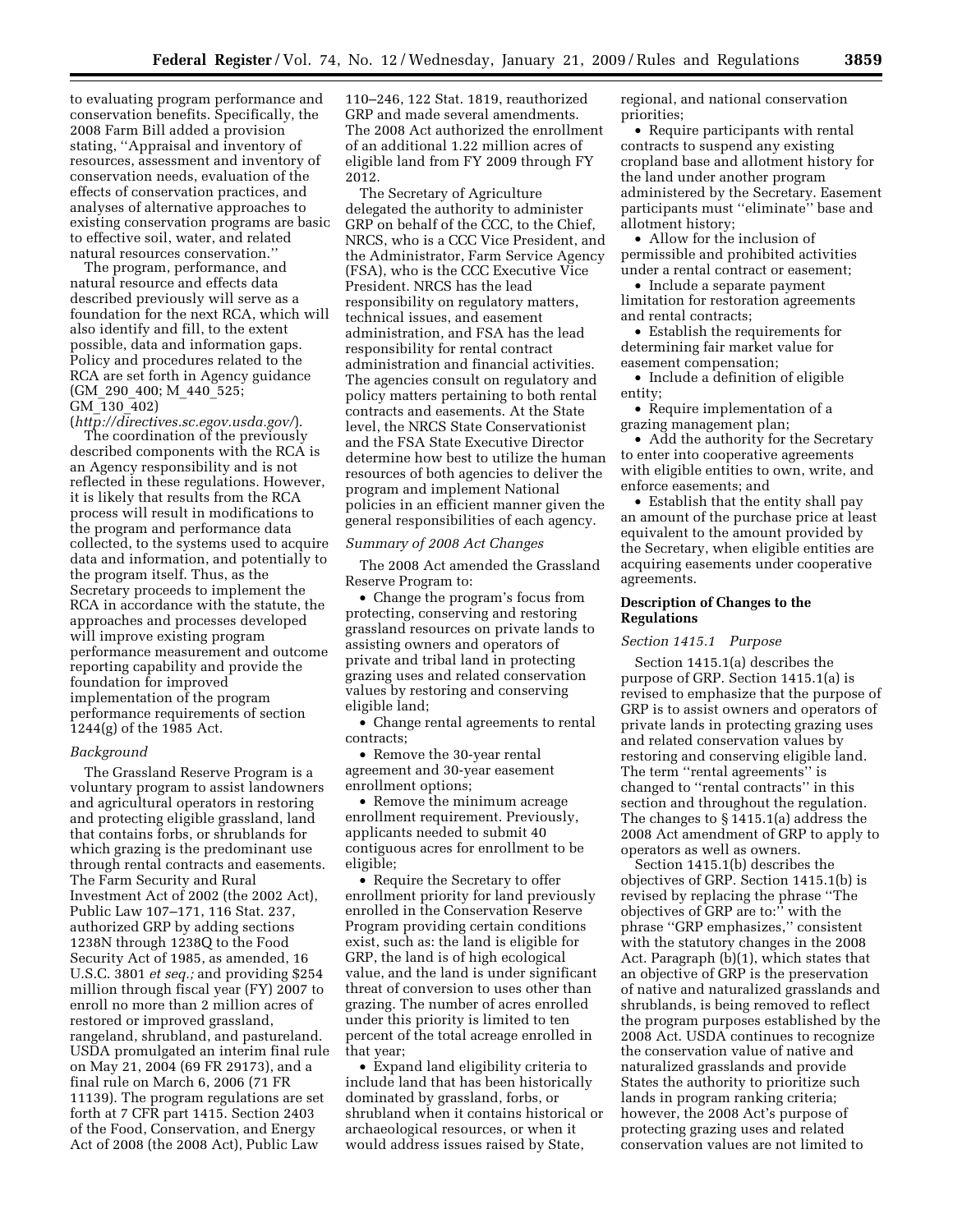native and naturalized grasslands. Paragraph (b)(2) describes the GRP objective of protecting grasslands and shrublands from the threat of conversion. Paragraph (b)(2), redesignated as paragraph (b)(3), is revised by adding ''to uses other than grazing'' following the term ''conversion,'' consistent with the 2008 Act. Paragraphs (b)(3) and (b)(4) are redesignated as paragraphs (b)(1) and (b)(2) respectively. This redesignation mirrors the order listed in statute.

## *Section 1415.2 Administration*

Section 1415.2(a) describes the administration of GRP by NRCS and FSA. This rulemaking revises paragraph (a)(1) to replace ''State'' with ''National,'' which clarifies that the National office has responsibility for developing the allocation formula. Paragraph (a)(2) describes the use of a national allocation funding formula. Paragraph (a)(2) is revised to replace the term ''USDA State offices'' with ''NRCS State Conservationists and FSA State Executive Directors'' to make clear that they are the State level fund allowance holders. Additionally paragraph (a)(2) is changed to include the words ''to uses other than grazing'' after ''conversion.'' The revisions made to paragraph (a)(2) are to align GRP with the 2008 Act by emphasizing the protection of land that contains forbs and shrubland, and reflecting the program purposes of protecting grazing uses with the addition of ''conversion to uses other than grazing.

Section 1415.2(b) describes the administration of GRP by NRCS and FSA at the state level. A new paragraph (b)(1) is added that emphasizes the role of the State Conservationist and State Executive Director in determining how GRP will be implemented at the State level. Subsequent paragraphs are redesignated. Former paragraph (b)(5), relating to the development of conservation plans and restoration agreements, is redesignated as paragraph (b)(6). In compliance with new language in 2008 Act, the term ''conservation plans'' is removed and the term ''grazing management plans'' is added. Former paragraph (b)(6), redesignated as paragraph (b)(7), relates to administering and enforcing the terms of easements and rental contracts. The paragraph is revised by replacing the ''third party'' with ''eligible entity.'' The term ''eligible entity'' is substituted for ''third party'' to avoid confusion because the term ''third party'' is also used to refer to technical service providers. A reference to § 1415.18 is added at the end of paragraph (b)(7), because a new section on cooperative

agreements is added at § 1415.17, and the former section at § 1415.17, is redesignated as § 1415.18. Paragraph (b)(8), formerly (b)(7) in the 2006 GRP final rule, describes the consideration of State Technical Committee recommendations. The last sentence of this paragraph is removed because the language was redundant of provisions of the State Technical Committee regulation found in part 610 of this title.

Section 1415.2(e) describes the ability to modify or waive a provision of this part. This rulemaking replaces the term ''Secretary'' with the ''Chief, NRCS, or the Administrator, FSA'' to better align with how these determinations are made.

Section 1415.2(i) describes the acceptance of applications. A sentence is being added allowing NRCS to enter into cooperative agreements with eligible entities to own, write, and enforce easements. This addition is required by section 2403 of the 2008 Act, which now provides authority for NRCS to partner with eligible entities to purchase easements. This section is also being modified to provide that eligible entities may apply to participate in GRP through the cooperative agreement on a continuous basis. This change is discussed in detail in the description of changes for § 1415.17, cooperative agreements, of this regulation.

## *Section 1415.3 Definitions*

Section 1415.3, "Definitions," sets forth definitions for terms used throughout this regulation. New definitions are being added, others have been revised for clarity and consistency with other USDA-administered programs, and some have been removed as no longer relevant to these regulations. Specifically, this rulemaking makes the following changes to the definitions:

The definition of ''*activity*'' is added to § 1415.3 to describe an action that is not a conservation practice but alleviates resource problems or improves treatment and is included in a grazing management or conservation plan. This term is used throughout this USDA regulation, as well as other easement program regulations, and is intended to provide a consistent definition for the public. The definition was added to clarify a term that was previously used in the regulation but not defined.

The definition of ''*applicant*'' is added to describe ''a person, legal entity, joint operation, or Indian Tribe who applies to participate in the program.'' The definition is consistent with other USDA easement programs and is intended to provide a consistent

definition for the public. The definition was added to clarify a term that was previously used in the regulation but not defined.

The definition of ''*common grazing practices*'' is revised to include ''browse'' as a forage resource that is utilized by grazing livestock for food. This change provides clarification of a grazing practice term based on technical recommendations. Other minor editorial corrections are made to the definition to improve the sentence structure.

The definition of ''*Conservation District*'' is modified to add ''natural resource district''. This change is intended to ensure that all types of conservation districts are included by expanding the list to include another commonly used name for conservation districts.

The definition of ''*conservation plan*'' is amended to clarify that for GRP purposes a conservation plan will only be required under certain circumstances. This new definition of conservation plan is being adopted to comport with the 2008 Act statute that requires a ''grazing management plan'' be implemented and specifies that the plan also include implementation and maintenance schedule for planned practices. The requirements of a conservation plan and the relationships between grazing management plan, conservation plan, and restoration plan are further discussed in the description of changes to § 1415.4 of this regulation.

The definition of ''*Conservation practice*'' is modified to include ''vegetative'' practices as a type of conservation practice, in addition to structural and land management practices, which were already included in the definition. In addition, the reference to ''standards and specifications'' is clarified to refer to ''NRCS Field Office Technical Guide standards and specifications''.

The definition of ''*conservation values*'' is revised to reflect ''those natural resource attributes that provide ecosystem functions and values of the grassland area.'' The 2008 Act changed the statutory purpose to focus on support for grazing uses and related conservation values. This statutory change requires the definition be expanded to include all conservation values rather than the existing focus on declining species.

The term ''*cost-share payment*'' is added to describe a type of payment made to a GRP participant. The term cost-share is associated with the GRP restoration plan, which is a part of the restoration agreement. The definition was added to clarify a term that was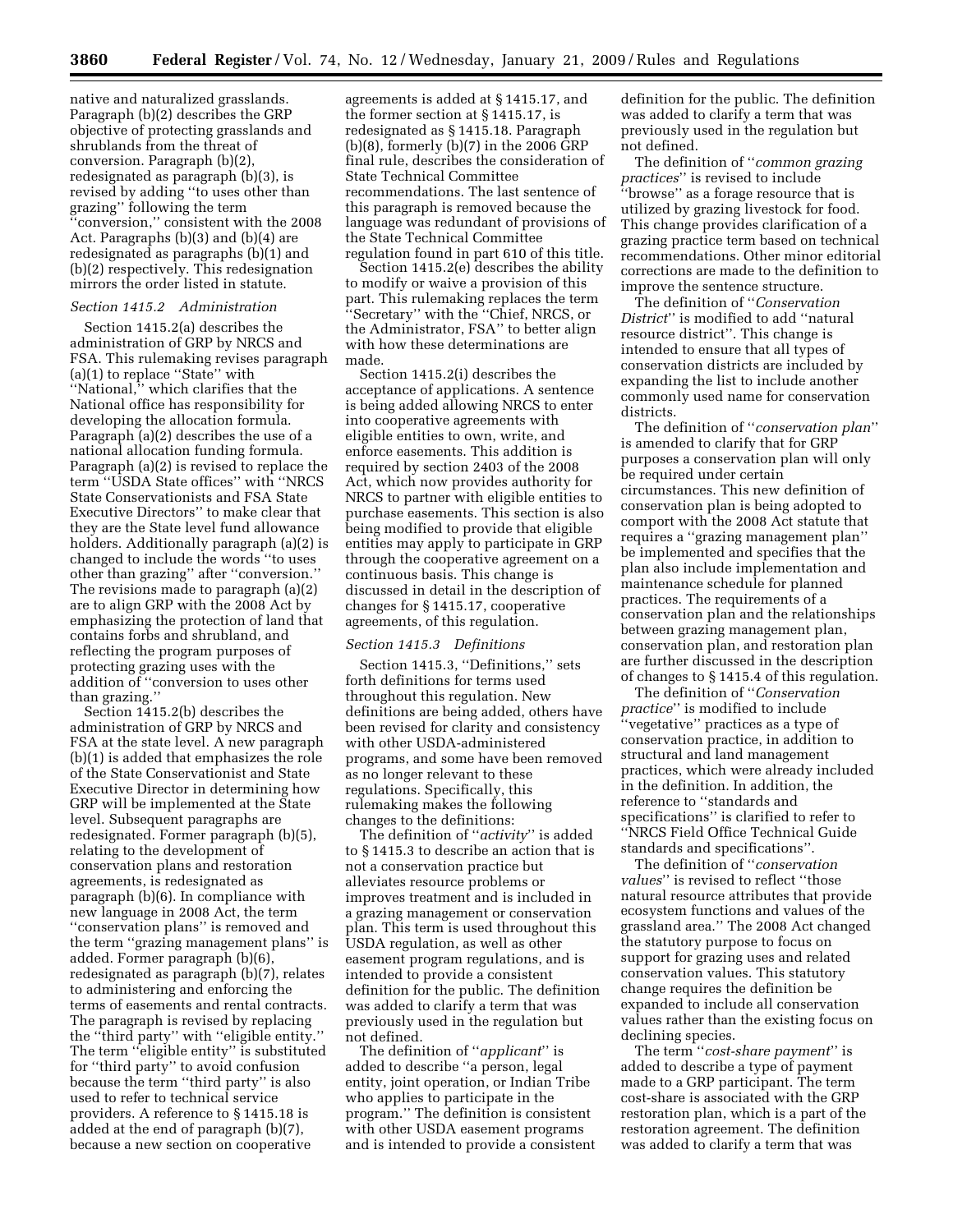previously used in the regulation but not defined.

The term ''*cultural practice*'' is removed. The term was used only in the context of common grazing practices, so the definition language is placed within the discussion of common grazing practices in § 1415.4(h)(1).

The term ''*Department*'' is removed. The term was only used in § 1415.20, Scheme or Device, the use of which has now been obviated by the substitution of ''U.S. Department of Agriculture,'' in that section.

The term ''*dedicated account*'' is added and describes a dedicated fund that can only be used for the purposes of management, monitoring, and enforcement of conservation easements. This term is added to ensure the qualifications of the non-governmental organizations to carry out their responsibilities under the program are clear. These responsibilities include the acquisition, monitoring, enforcement and implementation of management policies and procedures that ensure the long-term integrity of the easement protections.

The phrase ''eligible entity or both'' is added to the definition of ''*easement*.'' This modification adds eligible entities as having interest in land, through a deed, for the purpose of protecting grasslands and other conservation values under GRP easements. This addition ensures the interests of eligible entities holding and enforcing easements under the terms of the cooperative agreement in § 1415.17 and the easement transfer to third parties in § 1415.18.

The phrase ''eligible entity or both'' is added to the definition of ''*easement payment.*'' This revision incorporates the addition of eligible entities as having an interest in property for which the landowner receives an easement payment. This addition ensures the inclusion of eligible entities as holders of easements under the terms of the cooperative agreement in § 1415.17.

The definition of ''*eligible entity*'' is added to incorporate the 2008 Act's requirements that eligible entities own, write, and enforce a GRP easement. This new term explains the meaning of ''eligible entity'' used in the cooperative agreement in § 1415.17 and the easement transfer to third parties in § 1415.18.

The definition of ''*Farm Service Agency (FSA)*'' is added to define the USDA agency that shares authority in implementing GRP.

The term ''*FSA State Executive Director*'' is added to refer to the FSA employee authorized to implement GRP at the State level.

The definition of ''*Field Office Technical Guide*'' is revised to include ''requirements'' in place of ''standards'' and ''practices'' in place of ''treatments.'' The change updates the definition to the current NRCS definition of the Field Office Technical Guide.

The definition of ''*fire presuppression*'' is added to clarify the term used in the 2008 Act describing an activity in the grazing management plan. Fire pre-suppression may include the establishment and maintenance of fire breaks and prescribed burning to prevent or limit the spread of fires.

The definition of ''*functions and values of grasslands and shrublands*'' is added to clarify the term's use in the regulation and provide a consistent definition with other USDA easement programs. USDA is providing a definition that includes a variety of values intrinsic to grasslands and shrublands that will be considered during ranking of applications and the development of grazing management plans, conservation plans, or restoration plans.

The phrase ''eligible entity or both'' is added to the definition of ''*grantor.*'' This addition ensures the inclusion of the transfer of land rights to eligible entities holding and enforcing easements under the terms of the cooperative agreement in § 1415.17 and the easement transfer to third parties in § 1415.18.

The definition of ''*grassland*'' is revised to include grammatical corrections that are intended to improve the sentence structure. No technical changes were made to the definition.

The definition of ''*grazing management plan*'' is added to describe the document used in implementing a grazing management system. This addition was made to incorporate the 2008 Act language that requires the implementation of a grazing management plan. The requirements of a grazing management plan and the relationships between grazing management plan, conservation plan, and restoration plan are further discussed in the description of changes to § 1415.4 of this regulation.

The definition of ''*grazing value*'' adds the phrase ''or a market survey'' in place of ''an appraisal'' as an option to establish grazing values for easements. This change is made to be consistent with the changes in the 2008 Act.

The definition of ''*historical and archeological resources*'' is added to describe the criteria required for a resource to be considered historical or archeological. This addition is made as part of implementing the 2008 Act's

requirement that land containing historical or archeological resources and located in an area that has been historically dominated by grassland, forbs or shrublands is eligible for GRP. This definition also ensures consistency with other USDA programs, including FRPP, and with State, local and Tribal preservation office practices.

The term ''*improved grassland, pasture, or rangeland*'' is modified to read ''improved rangeland or pastureland.'' This change is consistent with the use of these terms in the regulation. ''Grassland'' was dropped because it is redundant in the definition.

The definition of ''*Indian Tribe*'' is added and has the meaning given in section 4(e) of the Indian Self-Determination and Education Assistance Act, 25 U.S.C. 450b(e). This definition is consistent with the definition in section 1001 of the 2008 Act.

The definition of ''*landowner*'' is revised to include various types of owners and ownership, including legal entities and Indian Tribes, as eligible for GRP participation. The definition also adds language that clarifies that governments and non-governmental organizations that meet eligible entity requirements are not considered eligible landowners because the land owned by these entities is already under protection from the conversion to nongrazing uses.

The definition of ''*legal entity*'' is added to describe an entity that is created under Federal or State law. This term is defined because it is included in the definitions of ''applicant'' and ''landowner''. The definition clarifies that a legal entity does not include State and local governments; this rationale is explained in § 1415.5(d).

The definition of ''*maintenance*'' is added to describe work performed on lands enrolled in GRP to keep the applied conservation practices functioning for the intended purpose, and includes work that prevents a practice from failing, such as repairing damage and replacement. The definition is added to provide consistency with other USDA easement programs.

The word ''indigenous'' is added to the definition of ''*native.*'' This addition clarifies the definition of native.

The definition of ''*Natural Resources Conservation Service (NRCS)*'' is added to define the USDA agency that shares authority to implement GRP.

The definition of ''*NRCS State Conservationist*'' is added to refer to the NRCS employee with authority to implement GRP and direct activities at the State level.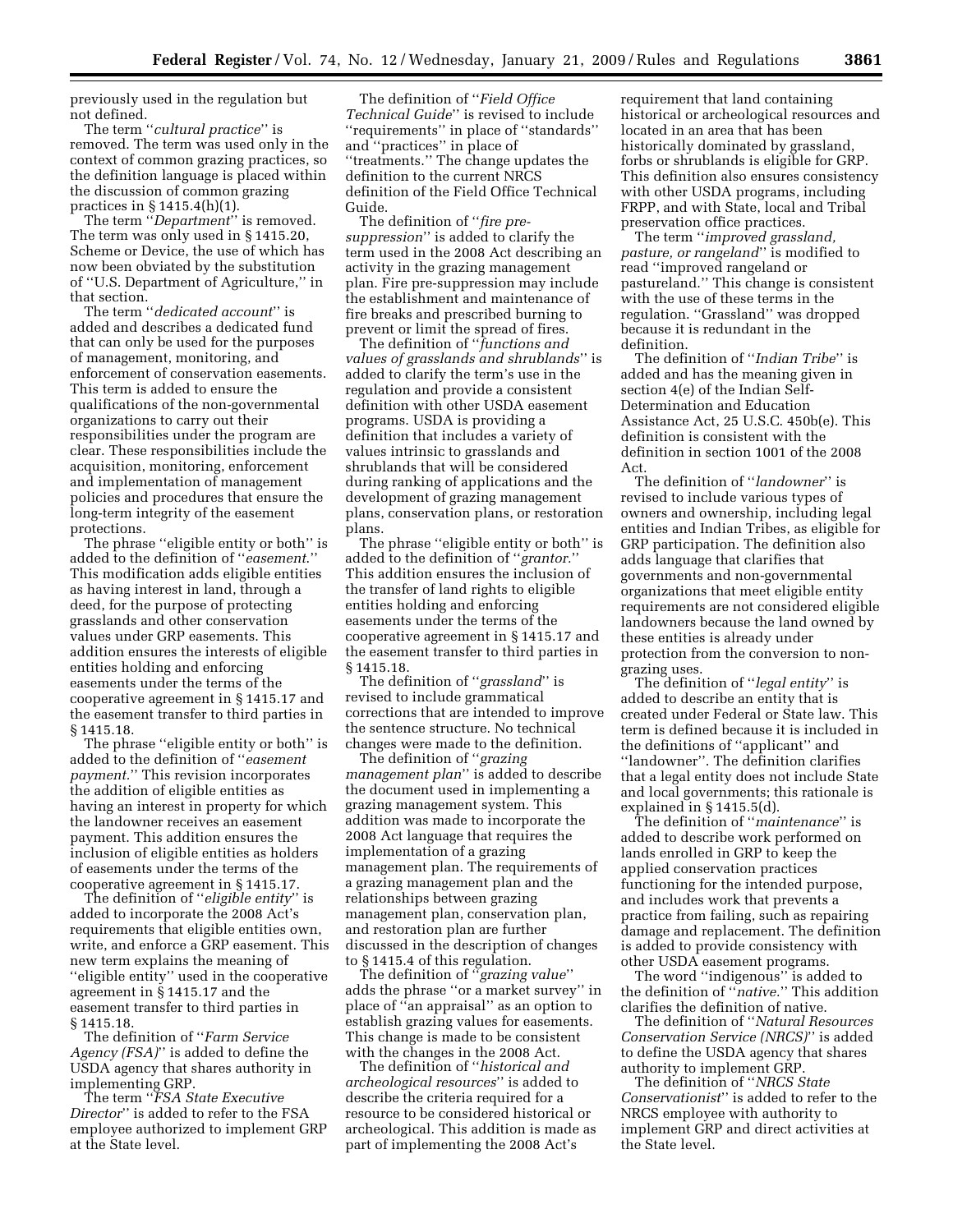The phrase ''for the purposes of this regulation'' is removed from the definition of ''*naturalized.*'' This change reflects a minor grammatical correction that is intended to improve the sentence structure.

The definition of ''*nesting season*'' is added to denote a specific time of year for species whose habitat is being protected on enrolled lands.

The definition of term ''*nongovernmental organization*'' is added to describe the criteria such an organization must meet in order to be considered as an eligible entity for purposes of holding or acquiring easements with GRP funds, and is taken directly from the 2008 Act.

The definition of ''*participant*'' is revised by removing the phrase ''landowner, operator, or tenant'' and replacing it with ''person, legal entity, joint operation, or Indian Tribe'' to reflect the breadth of individuals and entities that may participate in the program. The modification also removes the last sentence that described that owners of land subject to a GRP easement are considered program participants regardless of whether they were a party to the conveyance of easement. This sentence is inconsistent with the appeal regulations at part 614 of this title. After a conservation easement is conveyed, the landowner is no longer a ''participant'' for easement enforcement and management matters and, therefore, may not appeal those matters administratively. This rationale based upon real property law principles and is consistent with NRCS appeal regulations at part 614 of this title.

The definition of ''*pastureland*'' is revised to describe a type of grazing land, its uses, and treatments. This definition is added to provide consistency with other USDA easement programs and clarifies that cropland in rotation is not considered pastureland.

The definition of ''*permanent easement*'' is revised by adding ''or for the maximum duration allowed under the law of a State.'' This addition clarifies that easements of the maximum duration allowed under the law of a State are considered to be permanent easements.

The definition of ''*plant and animal biodiversity*'' is added to describe a wide variety of plant and animal species.

The term ''Tribal lands'' was added to the definition of ''private land.'' The addition further clarifies that Tribal Lands are also qualify as private lands under GRP.

The definition of ''*purchase price*'' is added and applies to easement compensation when an eligible entity is

purchasing the easement under the provisions of a cooperative agreement. USDA will pay no more than 50 percent of the purchase price, which is the fair market value of the easement minus the landowner contribution. This definition is consistent with the GRP provisions in the 2008 Act, and ensures that entities have a vested financial interest if they write and hold the easement using GRP dollars, by requiring that their contribution be at least equal to that of the USDA. Adoption of this definition by the USDA also reflects a policy decision to leverage funding through landowner donation to stretch GRP funding further and protect more acres. Eligible entities may receive increased ranking points when they provide a higher percentage of the purchase price.

The rangeland plant example of ''crested wheatgrass'' is removed from the definition of ''*rangeland.*'' Crested wheatgrass may out-compete native rangeland plants and is less desirable for the promotion of biodiversity.

The term "agreement" is replaced by ''contract'' in the definition of ''*rental agreement.*'' This change incorporates the 2008 Act change from the term ''rental agreement'' to ''rental contract'' and is restructured to improve clarity.

The definition of ''*restoration*'' is revised to clarify that one of the reasons that restoration may be needed is to reestablish the grassland functions and values of grasslands where the land has been degraded or converted to other uses. This addition is consistent with the eligible land definition set forth in the 2008 Act. The definition also adds the phrase ''or system of practices'' following ''conservation practices or activity'' to further clarify that an array of conservation practices or activities may be needed in the restoration of eligible land. The definition removes the parenthetical implication that restoration can only be used to restore native and naturalized plant communities. This change is made to implement section 2403 of the 2008 Act, which amends the program's focus from protecting, conserving, and restoring grassland resources on private lands to assisting owners and operators in protecting grazing uses and related conservation values by restoring and conserving eligible land. These changes are also discussed above in the description of § 1415.1.

The definition of ''*restoration agreement*'' is revised to add the term ''eligible entities'' as parties able to enter into agreements with program participants and adds a restoration plan as a component of the restoration agreement. Eligible entities are responsible for developing, holding,

enforcing, and providing cost-share for restoration under the terms of the cooperative agreement in § 1415.17 or the easement transfer to third parties in § 1415.18.

The definition of a ''*restoration plan*'' is added to establish the portion of the restoration agreement that will include the schedule and conservation practices to restore the functions and values of grasslands and shrublands and to incorporate USDA's expectation that conservation practices or measures installed with GRP federal cost-share assistance will be operated and maintained by participants for the lifespan of the practice or measure. A more detailed discussion of the restoration plan can be found in the description of changes to § 1415.4(c).

The term ''*restored grassland*'' is removed. This term is no longer used in this regulation.

The definition of ''*right of enforcement*'' is added to clarify that a right of enforcement is an interest in land which the United States may exercise under specific circumstances to enforce the terms of the conservation easement. A description of the exercise of this right is included in the discussion of changes to § 1415.17 in this regulation.

The definition of ''*Secretary*'' is amended to clarify that the term applies to the Secretary of the U.S. Department of Agriculture, or his or her designee.

The definition of ''*significant decline*'' is modified to specify that species determined to be in significant decline merit conservation priority in the program. The revised language recognizes that the direct actions to conserve species in significant decline are undertaken voluntarily by program participants using program assistance.

The definition of ''*similar functions and values*'' is removed. This term is no longer used in this regulation.

The definition of ''*State Technical Committee*'' is changed by deleting the words ''Secretary of the United States Department of Agriculture'' and replacing them with ''Secretary'' because the term ''Secretary'' is already defined to reference the ''United States Department of Agriculture''.

The definition of *''Tribal land''* is added and means any land owned by Indian Tribes, which are defined in accordance with section 4(e) of the Indian Self-Determination and Education Assistance Act, 25 U.S.C. 450b(e). The addition of this term addresses changes made by the 2008 Act to enrollment options for Tribal land.

The definition of the term ''USDA'' is expanded to clarify that such term refers to the U.S. Department of Agriculture,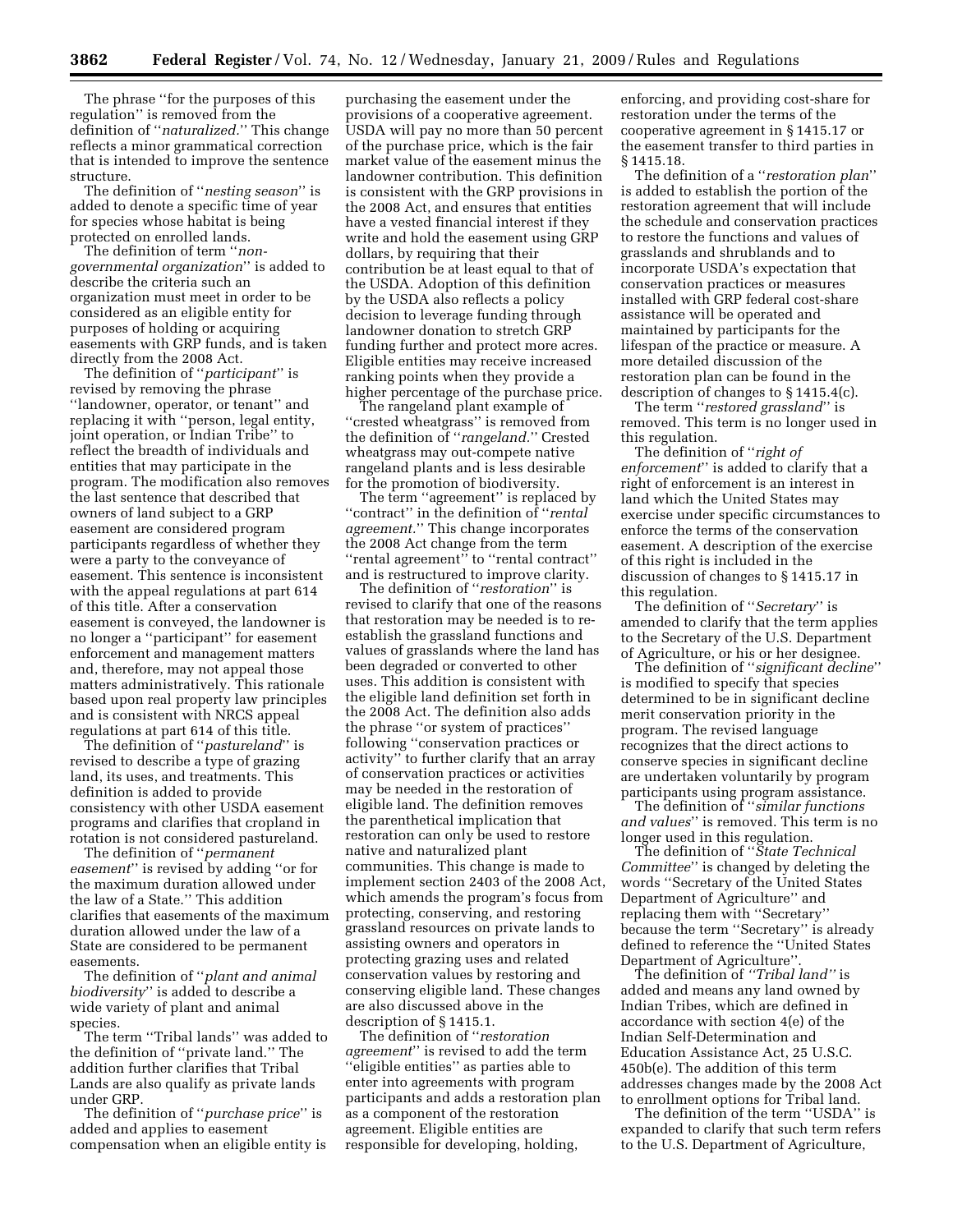and its Agencies and Offices, as applicable.

## *Section 1415.4 Program Requirements*

Section 1415.4(a) describes who may submit applications for easements and rental contracts. It is revised to require applicants for rental contracts to own the property or be able to provide written evidence of control of the property for rental contracts.

Section 1415.4(b) is simplified by removing the phrase ''duration of the'' to refer to the term of the easement or rental contract.

Section 1415.4(c) removes the term ''conservation plan'' and substitutes ''grazing management plan,'' reflecting the 2008 Act requirement for implementation of a grazing management plan. The revisions clarify the requirement for a grazing management plan and specify conditions when a conservation plan may be required. The last sentence is removed because ''conservation plan'' is now defined in § 1415.3.

USDA is taking this opportunity to explain the differences and relationships between *conservation plans, grazing management plans,* and *restoration plans*. The 2008 Act requires the implementation of a grazing management plan for all GRP participants. Although the 2002 Act was silent on planning requirements, the 2006 GRP final rule required participants to implement conservation plans in order to help protect the grassland functions and values. The 2006 GRP final rule defined a conservation plan as a resource management system (RMS) plan, which is the standard level of NRCS conservation planning. This level of planning is more rigorous than the 2008 Act's requirement for grazing management plan implementation. Because the 2008 Act requires the implementation of a grazing management plan and not a conservation plan, USDA is defining a grazing management plan as a document that describes the implementation of the grazing management system which meets the prescribed grazing standard included in the Field Office Technical Guide. USDA is also removing the requirement that all GRP participants implement a conservation plan. The grazing management plan will also include the permitted and prohibited activities, USDA's right of ingress and egress, and any associated conservation plans or restoration plans. Although all GRP participants will be required to implement a grazing management plan, conservation plans or restoration plans will only be required to be implemented

under certain circumstances. For example, a conservation plan will be required in cases where ranking points were received for resource concerns not directly related to the grazing system or when a land eligibility criterion was used for enrollment that would not be part of a grazing management system. In these cases, the conservation plan must address the resource concerns associated with the ranking points or land eligibility. Examples of such circumstances where the development and implementation of a conservation plan will be needed are when points are received related to wildlife habitat management or haying and seed production issues, or when land eligibility is based on conditions at § 1415.5(b)(2), such as historical and archeological resources in areas historically dominated by grassland, land that contains forbs, or shrubland. A restoration plan will only be required when a restoration agreement to restore grassland functions and values is developed in conjunction with a GRP rental contract or easement. The grazing management plan will be the primary plan for GRP participants. The NRCS planning process will be used in the development of grazing management plans, conservation plans, and restoration plans.

Section 1415.4(d) replaces ''conservation plan'' with ''grazing management plan.'' This change reflects the 2008 Act requirement for the use of a grazing management plan.

Section 1415.4(e) describes requirements of program participants with respect to conveying an easement. This rulemaking modifies this section to add the term ''eligible entity'' to clarify that these requirements also apply in this case where the easement is being conveyed to an eligible entity. This addition implements changes in the 2008 Act authorizing third parties to purchase and hold GRP-funded conservation easements and also ensures sufficient title interest is acquired when eligible entities holding and enforcing easements under the terms of the cooperative agreement in § 1415.17 and the easement transfer to third parties in § 1415.18. The term ''unencumbered'' is added before ''title'' in paragraph (e) to clarify that the title conveyed in the easement must be free from encumbrances.

Section 1415.4(f) requires use of a standard GRP conservation easement deed. The phrase ''or developed by an eligible entity and approved by USDA under § 1415.17 of this part'' is added after ''USDA.'' This addition incorporates the 2008 Act change allowing an eligible entity to use the

entity's own deed when owning an easement pursuant to a GRP cooperative agreement.

Section 1415.4(g) is modified to replace the term ''conservation plan'' to ''grazing management plan'' to be consistent with the terminology used in the 2008 Act.

Section 1415.4(h) adds ''as outlined in the grazing management plan'' to the end of the sentence. This change reflects the 2008 Act requirement for implementation of a grazing management plan and specifies the location of approved activities for GRP easements and rental contracts. Paragraph (h)(1) removes the phrase ''native and naturalized grass and shrub species'' and adds ''grassland, forb, and shrub species common to the locality.'' This revision reflects the GRP program purpose as described in the discussion of § 1415.1(b) and required by the 2008 Act. The term ''cultural'' is struck and replaced with the conservation practice examples that had been used as the definition of the term in § 1415.3. Paragraph (h)(2) is revised to remove cumbersome language and provide clarity related to haying and mowing restrictions during nesting seasons. The term ''pre-suppression'' is added to paragraph (h)(3) following ''fire.'' This term is used in the 2008 Act describing an activity in the grazing management plan. The addition is intended to bring further clarification to the activity and comply with the 2008 Act definition. The remaining language in paragraph (h)(3) is broken out into subsequent paragraphs. A new paragraph (h)(4) is added at the beginning phrase ''grazing related activities, such as fencing and livestock.'' This addition provides clarification that fencing and livestock watering facilities must be grazing related.

Wind power generation was not specifically addressed in the 2006 regulatory text because the Secretary was prohibited by statute from authorizing activities that would disturb the surface of the land. Section 2403 of the 2008 Act removed this prohibition. A new paragraph (h)(5) is added to section 1415.4 to allow for the inclusion of wind power facilities for on farm use as a potential permitted use for the GRP participant's farming or ranching operation pursuant to the Secretary's discretionary authority established in the 2008 Act. This regulatory change results from USDA's interest in assisting producers with their energy conservation efforts.

Although USDA is supportive of wind power generation for on-farm use on GRP lands, the opportunity to place generating stations on easement or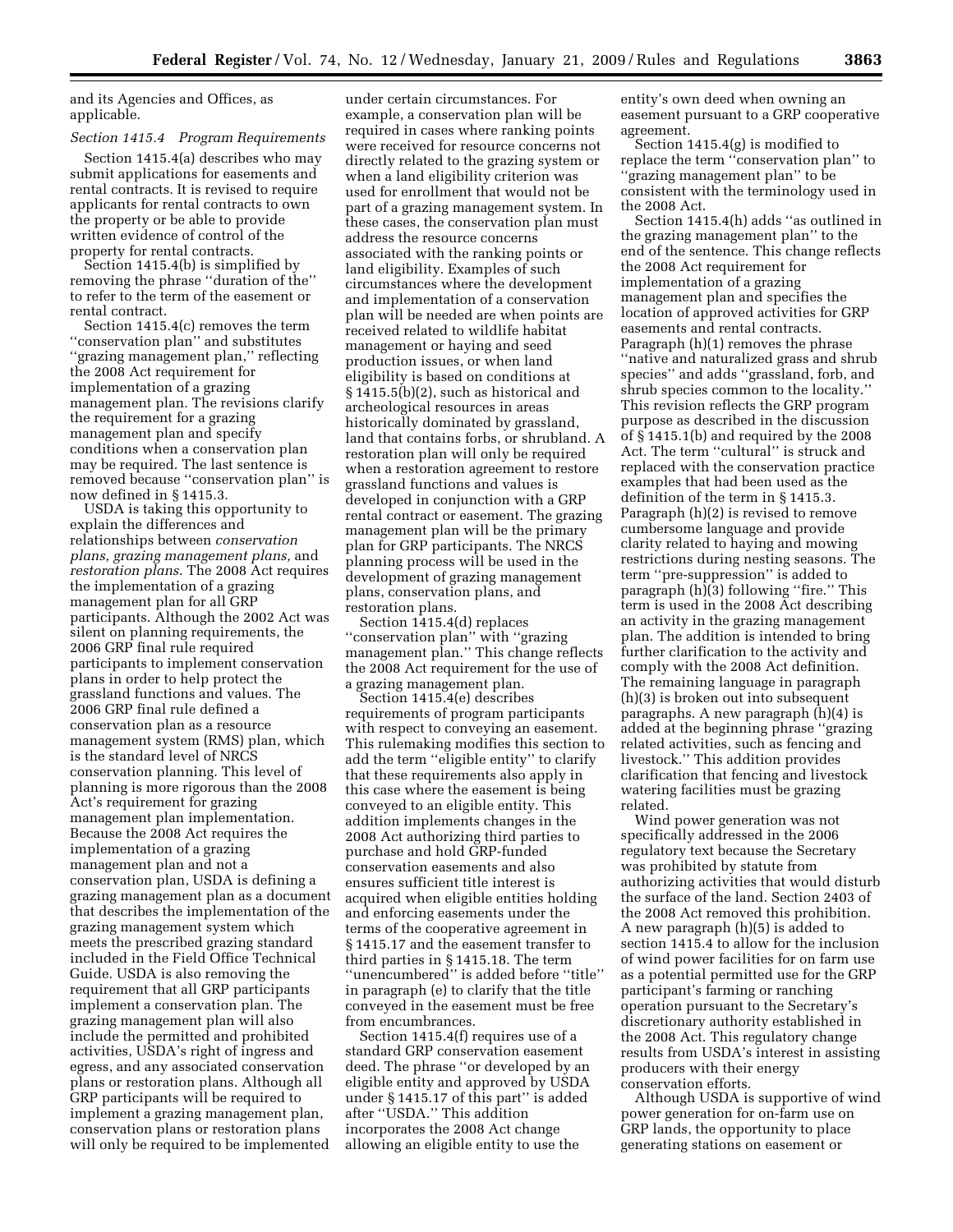contract acres is not a guaranteed right. The siting of such facilities for on-farm energy generation must be consistent with the protection of the grazing uses and related conservation values promoted by the GRP program. In addition, authorization may only be provided after USDA conducts a sitespecific evaluation to determine that there are no negative impacts on threatened, endangered or at-risk species, migratory wildlife, or related natural resources, cultural resources or the human environment. In addition, USDA will follow the guidelines being developed by the U.S. Fish and Wildlife Service, ''Guidance on Avoiding and Minimizing Wildlife Impacts from Wind Turbines,'' and will authorize wind power facilities only when the footprint of the facility would have a minimal impact on the nature of the grazing lands and other conservation values obtained through the contract or easement. These evaluation considerations will be incorporated into the environmental analyses that NRCS conducts pursuant to its National Environmental Policy Act (NEPA) responsibilities. *USDA requests comment on whether wind energy generation activities are compatible with the grazing uses and related conservation values of the GRP program.* 

Paragraph 1415.4(i) provided that activities that disturb the surface of the land are prohibited in GRP and listed exceptions in paragraphs (1), (2), and (3). The 2008 Act removed this prohibition on disturbing the land surface, providing USDA with the discretion to permit some surfacedisturbing activities if they are carried out in a manner that is consistent with protecting the grazing uses and related conservation values. Section 1415.4(i) is revised to describe the specific activities that are prohibited, as reflected in the 2008 Act, rather than list the exceptions. Paragraph (i)(3) is revised and redesignated as paragraph (h)(6). Given the removal of the soil disturbance prohibition, *USDA requests comments on the nature of potential impacts on grazing uses and related conservation values resulting from activities that disturb the surface of the land.* 

Section 1415.4(j) is being amended to add the term ''legally'' before ''incompetent'' to reflect a more definitive determination of mental competency.

Section 1415.4(k) is being amended to remove the phrase ''the easement is for a longer duration than the rental agreement.'' This language indirectly refers to 30-year contracts and

easements, which are no longer authorized under the 2008 Act.

Paragraphs (l) and (m) are added to § 1415.4 to require the suspension or elimination of cropland base and allotment history for rental contracts or easements, respectively. These changes are required by the 2008 Act.

## *Section 1415.5 Land Eligibility*

Section 1415.5(b) describes land eligible for funding consideration. Paragraph (b)(1) removes ''native and naturalized'' and replaces with ''improved,'' and ''for which grazing is the predominant use'' is added to the end of the sentence. This revision is a reflection of the change in purpose instituted by the 2008 Act, and is discussed in greater detail in the description of changes to § 1415.1 of this regulation. Paragraph (b)(2) removes language describing the State Conservationist consulting with the State Technical Committee on habitat. This language is unnecessary and was removed for simplification and clarity. Paragraph (b)(2)(i) is amended to be consistent with the statute and to simplify the eligible land description. Paragraph (b)(2)(ii) is replaced with ''contains historical or archeological resources.'' This addition addresses the 2008 Act's requirement that land containing historical or archeological resources and located in an area that has been historically dominated by grassland, forbs or shrublands is eligible for GRP. Paragraph (b)(2)(iii) is added to address issues raised by State, regional, and national conservation priorities. Such priorities could include, for example: The North American Waterfowl Management Plan, the National Fish Habitat Action Plan, the Greater Sage Grouse Conservation Society, the State Comprehensive Wildlife Conservation Strategies (also referred to as the State Wildlife Action Plans), the Northern Bobwhite Conservation Initiative, the Gulf of Hypoxia Action Plan 2008 (and associated annual operating plans), and State forest resource strategies.

Section 1415.5(c) clarifies how the enrollment of incidental land may improve the efficient administration of an easement or rental contract by reducing irregular boundaries.

Section 1415.5(d) of the 2006 GRP final rule required 40 contiguous acres as the minimum acreage eligible for enrollment in GRP. This paragraph is removed in its entirety and subsequent paragraphs are redesignated. The 40 acre minimum enrollment requirement was removed in the 2008 Act.

Section 1415.5(e) prohibits land that is already protected through other

means from enrolling in GRP. Language is added after ''existing contract or easement'' to include ''deed restriction, or of the land already is in ownership by an entity whose purpose is to protect and conserve grassland and related conservation values.'' This addition seeks to clarify further that land already in fee ownership by an organization, whose purpose is to protect and conserve grassland and related conservation values, is not eligible for GRP.

Section 1415.5(e), as re-designated, replaces the term ''prospective GRP participant'' with the defined term ''applicant.''

## *Section 1415.6 Participant Eligibility*

Section 1415.6 describes participant eligibility. Section 1415.6 is modified to add ''except as otherwise described in § 1415.17'' to the introductory paragraph. This addition reflects the 2008 Act's addition of allowing cooperative agreements with eligible entities. Section 1415.6(b) is being amended to remove the phrase ''the Department deems'' because it is redundant of the previous reference to USDA. Section 1415.6(c) is amended to incorporate the exemption from AGI requirements for Indian Tribes as described under part 1400 of this title.

## *Section 1415.7 Application Procedures*

Section 1415.7(a) describes where and when an application may be submitted. This rulemaking removes the description of an owner or operator and adds ''applicant, except as otherwise described under § 1415.17''. This change incorporates the 2008 Act change allowing cooperative agreements with eligible entities for the purposes of purchasing, holding, and enforcing easements as described under § 1415.17.

Minor grammatical changes were made to § 1415.7(b).

Section 1415.7(c) is removing the term ''30-years'' to comport with the 2008 Act change removing the 30-year rental contract and 30-year easement enrollment options.

## *Section 1415.8 Establishing Priority for Enrollment of Properties*

Section 1415.8(a) describes that national guidelines will be issued for establishing state-specific project selection criteria. The phrase ''USDA offices at the state level'' is replaced with ''the NRCS State Conservationist and FSA State Executive Director'' to clarify responsibilities under this section. Other minor changes are made to this paragraph for clarification.

Section 1415.8(b) is being modified to add applications from ''eligible entities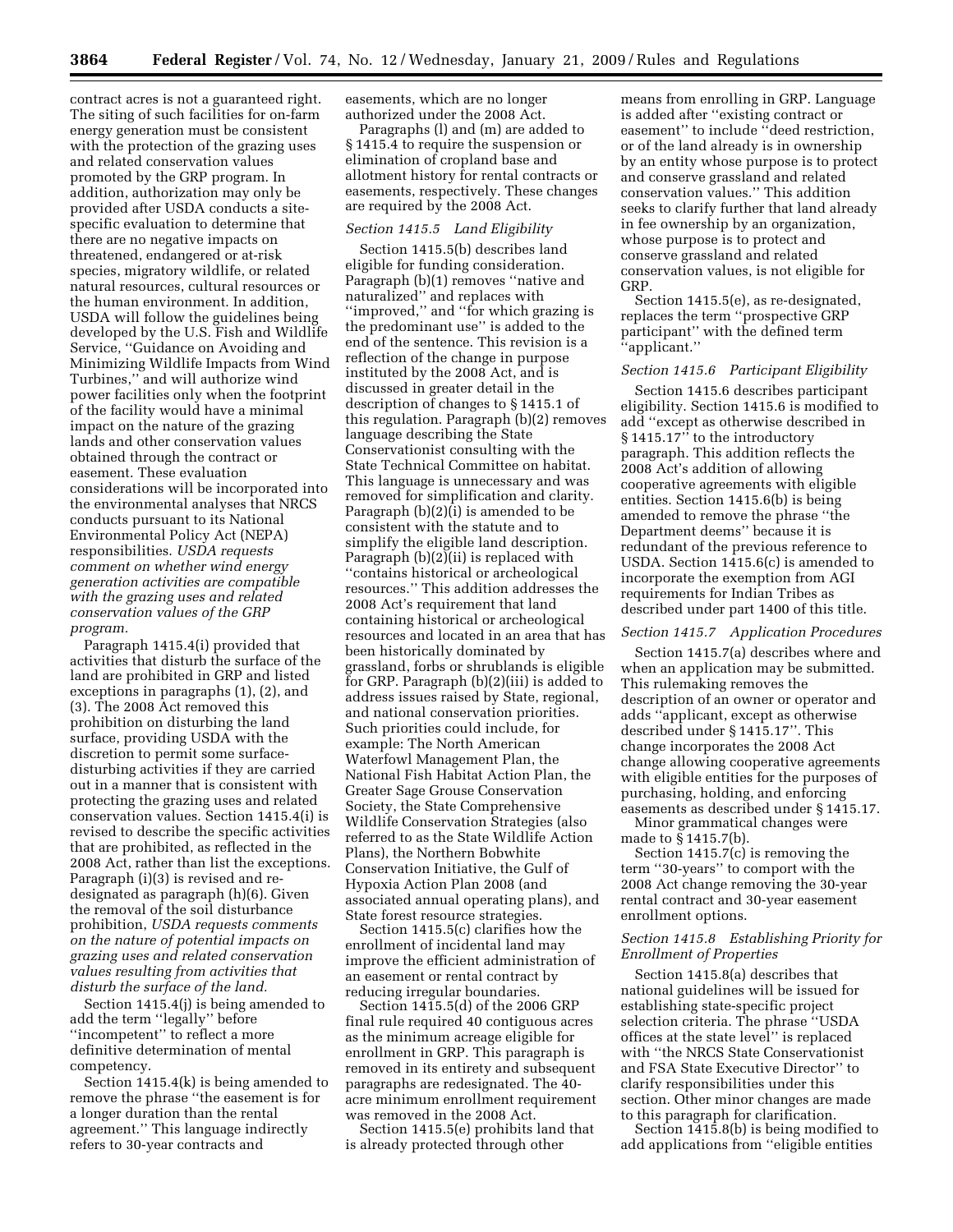under § 1415.17'' as an application to be evaluated and ranked under established state level criteria and ''NRCS State Conservationist and FSA State Executive Director'' to specify the role of the State Conservationist and State Executive Director in establishing State ranking criteria. This addition incorporates the 2008 Act change allowing cooperative agreements with eligible entities for the purchase of conservation easements.

Section 1415.8(c) describes the factors emphasized by the ranking criteria. This paragraph is amended to clarify the ranking criteria and restructure the criteria to ensure consistency with changes made in the 2008 Act. Specifically, paragraph (c)(1) removes the emphasis on preservation of native and naturalized grasslands and shrublands and adds ''grazing operations.'' This change is explained under the description of changes to § 1415.1(b). Paragraph (c)(2) is revised to add ''land that contains forbs, and shrubland at the greatest risk from the threat of conversion to use other than grazing.'' This change mirrors the language in the 2008 Act. Paragraph (c)(3) is amended by removing ''support for grazing operations'' and replace it with ''Plant and animal biodiversity'' to more accurately reflect the ranking criteria set forth in the 2008 Act. Paragraph (c)(4) is added to provide that ranking parcels offered under cooperative agreements with eligible entities shall consider the leveraging of non-Federal funds and entity contributions of more than 50 percent of the purchase price, respectively.

Section 1415.8(d) is amended to add ''including applications from entities under § 1415.17'' as an application that may be selected for funding. This addition incorporates the 2008 Act change allowing cooperative agreements with eligible entities. ''NRCS State Conservationist and FSA State Executive Director'' is also added to specify the proper authority at the state level.

Section 1415.8(e) establishes that States may utilize ranking pools. This paragraph is revised to clarify that the NRCS State Conservationist and FSA State Executive Director have the discretion to establish separate ranking pools to address issues raised by State, regional, and national conservation priorities. This implements the 2008 Act changes to the definition of ''eligible land'' which allows private lands that address these priority issues to be considered for enrollment.

Minor grammatical changes were made to paragraphs (f) and (g) of § 1415.8. Paragraph (f) is revised by capitalizing ''technical'' and ''committee'' and replacing ''USDA'' with ''NRCS State Conservationist and FSA State Executive Director'' to clarify responsibility at the State level. Paragraph (g) is revised by capitalizing ''technical'' and ''committee.''

Section 1415.8(h) allows USDA to fund a lower ranked application when funds are insufficient. This section is revised to clarify that USDA may select a lower-ranked application that can be fully funded if the applicant with the higher-ranked application is unwilling to reduce the acres offered to match the available amount of funding. The term ''USDA'' is replaced with ''NRCS State Conservationist and FSA State Executive Director.'' The last sentence of this section is removed because the provision is not related to a landowner's willingness to change their offer.

Section 1415.8(i) is added to give priority enrollment to expiring CRP acres. The 2008 Act requires the Secretary to give priority for GRP enrollment to land previously enrolled in CRP if the land is eligible land, is of high ecological value, and is under significant threat of conversion to uses other than grazing. USDA will provide CRP participants with eligible expiring CRP acres an opportunity to enroll in GRP for up to 12 months before the CRP contract expiration date. CRP priority enrollment is limited to enrollment in easements and 20-year rental contracts. This enrollment requirement is intended to provide lasting protection for grasslands that are of high ecological value and under significant threat of conversion. By statute, CRP priority enrollment cannot exceed 10 percent of the total acres accepted for enrollment in GRP in any year. Participants with CRP lands accepted for enrollment in GRP will have their GRP enrollment begin upon expiration of the CRP contract.

Section 1415.8(j) is added to clarify that USDA shall use, to the maximum extent practicable, 40 percent of program funding for rental contracts, and 60 percent for easements. The 2008 Act added flexibility to this existing requirement by allowing the limitation to be met ''to the maximum extent practicable.''

## *Section 1415.9 Enrollment of Easements and Rental Contracts*

Section 1415.9 describes how USDA will enroll easements and rental contracts. The section is amended to reflect changes made in the NRCS acquisition business process to expedite the closing process and to reduce the potential of de-obligating funds due to irresolvable issues, such as title issues

and hazardous materials problems. The first change to the business process is the elimination of the use of the letter of intent as the point of enrollment and the establishment of the signing of the option agreement to purchase an easement as the point of obligation and enrollment. The second change is the movement of some activities that previously took place after the signing of the option agreement to purchase an easement to occur before the signing of the option agreement. This section applies to acquisitions by NRCS; the process for easements acquired by eligible entities under a cooperative agreement is described in § 1415.17.

Section 1415.9(a) outlines how NRCS and FSA will notify applicants of their tentative acceptance into GRP. The last two sentences in this section relating to the use of the letter of intent as the point of enrollment are removed as part of streamlining NRCS' business process. The addition of cooperative agreements reflects a change made by the 2008 Act allowing cooperative agreements with eligible entities. The term ''USDA'' is replaced with ''NRCS and FSA, as appropriate.''

Section 1415.9(b) is changed to include minor editorial changes.

Section 1415.9(c) describes how enrollment offers are made for rental contracts and easements. Paragraph  $(c)(1)$  is new and sets forth that the offer of enrollment for an easement is an NRCS option agreement to purchase that has been executed by the owner. An owner signed option is a firm offer. Paragraph (c)(2) is new and describes the offer of enrollment for a rental contract is the rental contract itself and is presented to the applicant by FSA. These new paragraphs are added to provide clarity between easements and rental contracts. The offer of enrollment for both easements and rental contracts will describe the area to be enrolled and the applicable terms and conditions.

Section 1415.9(d) is revised to clarify that for rental contracts, land is considered enrolled in the program after FSA approves the GRP rental contract. This section also clarifies when and under what conditions an offer may be withdrawn.

Section 1415.9(e) describes what actions NRCS will take once the land is enrolled. The paragraph is revised to clarify when land is enrolled in the program and when funds are obligated. Land is enrolled, and funds are obligated, in GRP under the easement option when both the landowner and NRCS execute the option, and NRCS' acceptance has been relayed to the landowner.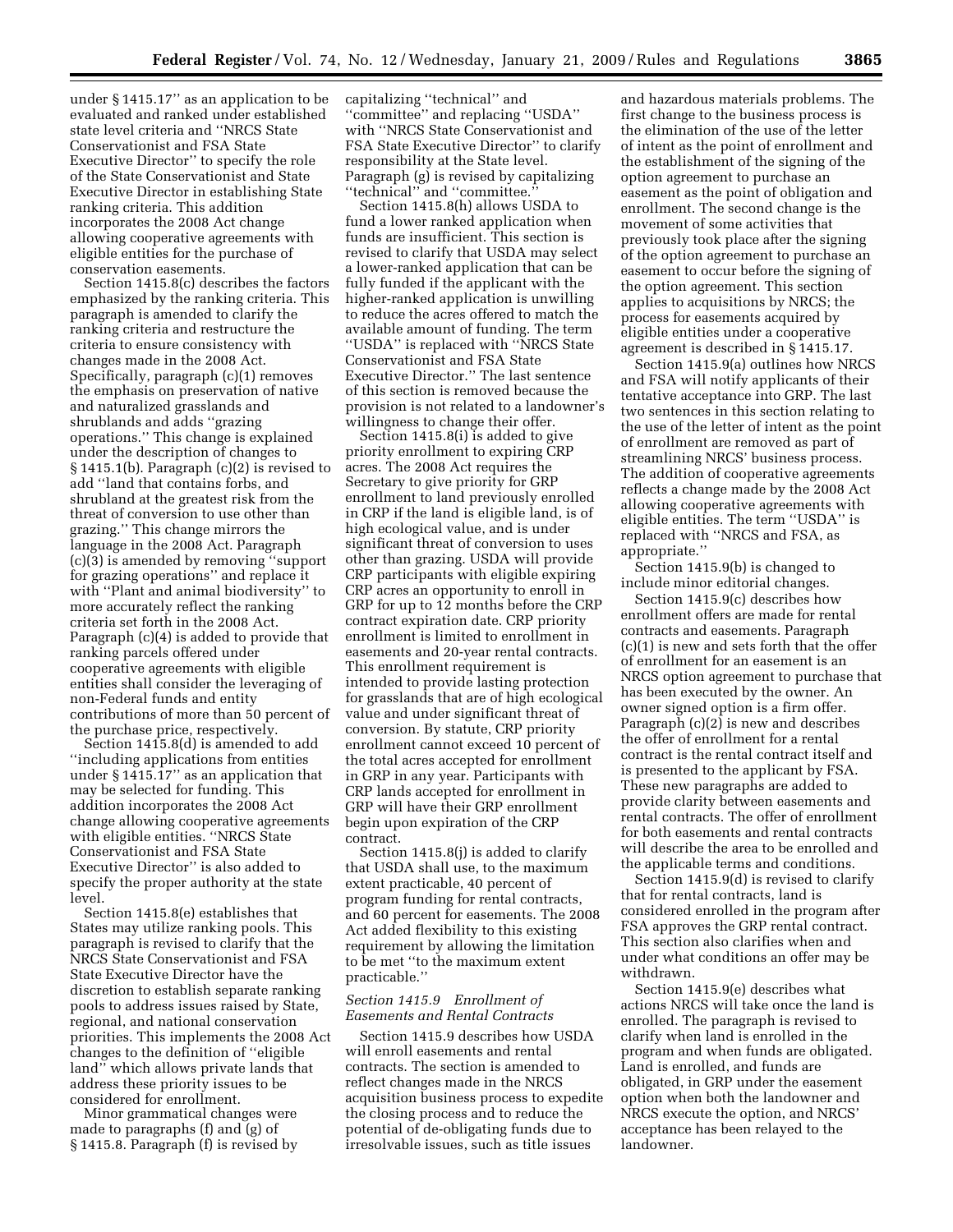Section 1415.9(f) is revised to describe when and under what circumstances NRCS may withdraw the land from enrollment under the easement option, such as lack of funds or title concerns.

# *Section 1415.10 Compensation for Easements and Rental Contracts Acquired by the Secretary.*

Section 1415.10 is re-titled ''Compensation for easements and rental contracts acquired by the Secretary'' to clarify that the provision applies only to such exchanges involving USDA directly. Compensation for easements purchased through an eligible entity are addressed under § 1415.17.

Section 1415.10(a) sets forth the compensation methodology for easements. This paragraph is amended to reflect the changes made by the 2008 Act regarding easement payments and methods for determination of compensation for easements. A new paragraph (b) is added that specifies the methods through which the fair market value of the land will be determined, as determined by the changes to the 2008 Act. Subsequent paragraphs are redesignated.

Section 1415.10(c), formerly § 1415.10(b), outlines the compensation limitations for rental contracts and is revised as described below. This section is being revised to replace ''USDA'' with ''FSA'' to clarify that it is FSA that administers rental contracts under the program. The reference to adjustment of rental contract rates in the existing regulation is removed by this rulemaking because it does not reflect actual FSA practice. The annual payment limit of \$50,000 per year for rental contracts is added as required by statute and according to regulations found in 7 CFR part 1400.

Section 1415.10(c) of the 2006 GRP final rule has been redesignated as § 1415.10(d).

The former § 1415.10(d) allows USDA to complete a programmatic appraisal. The paragraph is removed in its entirety. The reference to a ''programmatic appraisal'' is a similar requirement (market survey) that is already included in  $\S 1415.10(b)(1)(ii)$  as part of the method of determination of compensation.

Section 1415.10(f) is a new section added by this rulemaking to clarify that payments will be made as single payments instead of installment payments, unless otherwise requested by the landowner. This method is less burdensome for the landowner and the agency and reduces the long-term unexpended obligations for the agency.

Section 1415.10(g) is a new section implementing USDA's new statutory authority under the 2008 Act to accept and use contributions of non-Federal funds to support the purposes of the program. The statutory language provides that these funds are available to the Secretary without further appropriation and until expended to carry out the program.

Section 1415.10(h) is a new section that establishes that the USDA makes no claim to environmental credits, regardless of the Federal funds invested. Activities performed to obtain environmental credits must align with GRP requirements, the easement deed or rental contract terms, the grazing management plan, and any associated conservation or restoration plan.

## *Section 1415.11 Restoration Agreements*

This section sets forth when a restoration agreement will be required and explains the restoration plan component of the restoration agreement, which is designed to meet the natural resource and participant objectives for the enrolled land. The term ''measures'' is replaced with ''activities'' consistent with the definition revisions made under § 1415.3.

Section 1415.11(b) describes restoration practices and the restoration plan and provides that the restoration plan component of the restoration agreement is designed to meet both USDA and the participant's objectives. This paragraph is revised slightly from the 2006 GRP final rule to provide flexibility in working with local conservation districts to determine the terms of the restoration plan. The last sentence prohibiting the restoration agreement to extend past the date of a GRP rental contract or easement is removed. Easements are permanent and, therefore, a restoration agreement cannot extend past the date of the easement. The term ''restoration practices'' is replaced with the terms ''conservation practices and activities.'' This modification is consistent with the modifications made in definitions in § 1415.3.

Section 1415.11(c) establishes costshare payment limits on restoration practices. Paragraph (c) is revised to lower the cost-share limit from ''not more than 90 percent'' to ''not more than 50 percent,'' and adds a limit of \$50,000 per year (aggregate) for payments made under one or more restoration agreements to a person or legal entity, directly or indirectly. This revision incorporates changes made by the 2008 Act to payment limits for restoration agreements and cost-share

rates. The differential payment for cultivated and non-cultivated land is removed because it is inconsistent with the statute. The term ''restoration practices'' is replaced with the terms ''conservation practices and activities,'' consistent with the modifications made in definitions in § 1415.3.

Section 1415.11(d) limited restoration plans to restoring native or naturalized plant communities. The amendments made to the program by the 2008 Act do not constrain USDA assistance to preserving native and naturalized grassland and shrublands. Consequently, the text of § 1415(d) has been deleted and the subsections renumbered, accordingly. The statutory change, upon which this revision is based, is discussed in detail under the description of changes to § 1415.1(b) as well as under the changes to the definition of the term ''restoration.''

Section 1415.11(e) describes the maintenance of cost-shared practices. This paragraph is now redesignated as paragraph (d) and revised to state that the participant is responsible for the operation and maintenance of conservation practices in accordance with the restoration agreement. This paragraph also removes language describing the lifespan of the practice and penalties for maintenance failure. This is duplicative of what is described in the terms of a restoration agreement.

Existing §§ 1415.11(f) and (g) are redesignated as (e) and (f).

Section 1415.11(g), as re-designated, allows USDA to adjust cost-share payments if the participant is receiving cost-share for the same practice so the total payment does not exceed 100 percent of the cost. This paragraph is revised from receiving cost-share for the same practice from ''state and local governments'' to ''another conservation program.'' This change is intended to broaden the inclusion to all conservation programs making payments on the same practice rather than payments received from just State and local governments. The term ''practice'' is replaced with ''conservation practices or activities,'' consistent with the modifications made in definitions in § 1415.3.

Section 1415.11(i) of the 2006 GRP final rule is redesignated as § 1415.11(h).

Section 1415.11(i), as re-designated, identifies that cost-share payments will not be made for conservation practices or activities implemented before approval of the rental contract or easement acquisition unless a waiver is granted. The term ''restoration practices'' is replaced with the terms ''conservation practices and activities,''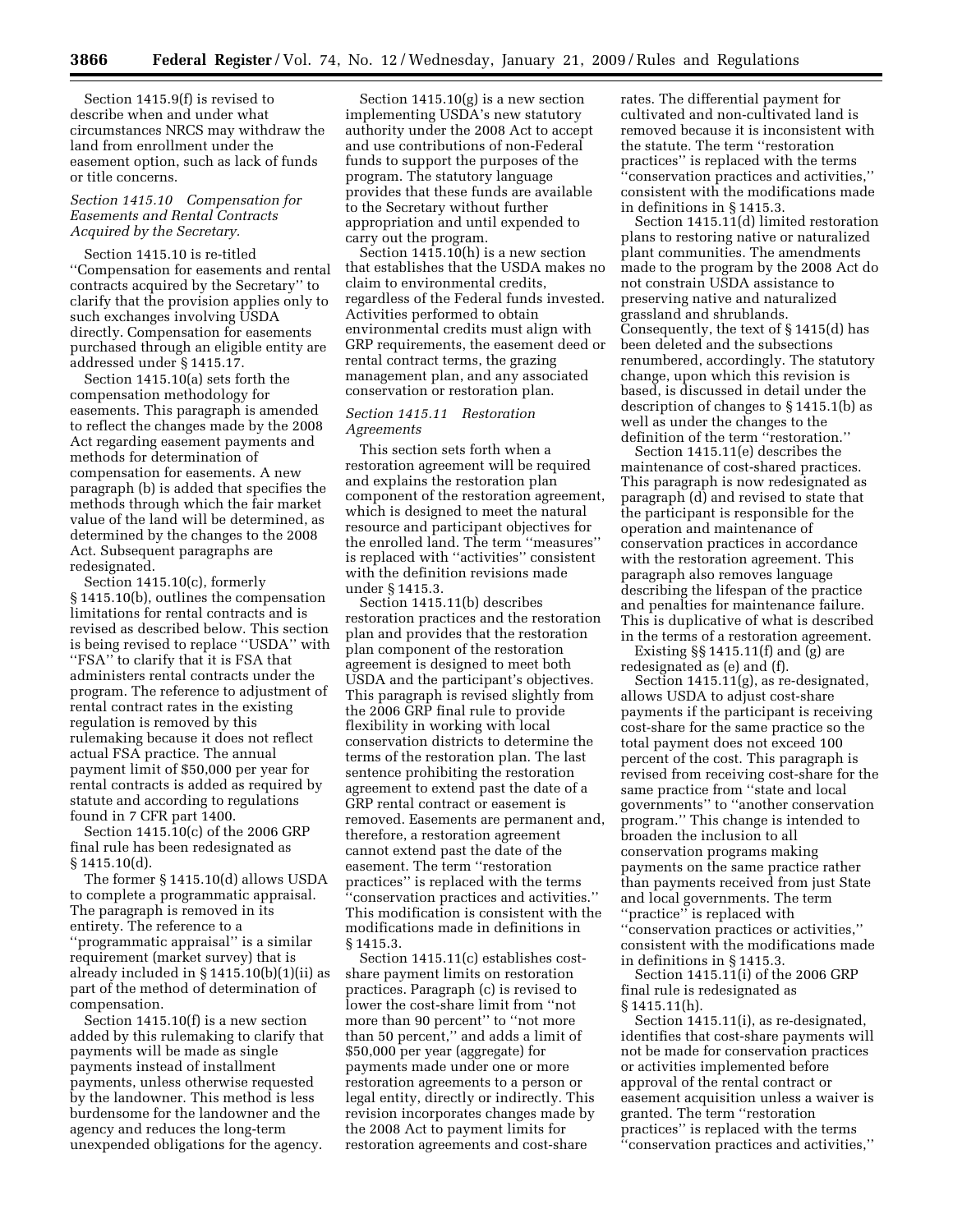consistent with the modifications made in definitions in § 1415.3.

Section 1415.11(k) of the 2006 GRP final rule is redesignated as § 1415.11(j) and the term ''restoration practices'' is replaced with ''conservation practices and activities.'' This modification is made for clarity and is consistent with the modifications made in definitions in § 1415.3. The phrase "USDA at the State level'' is replaced with ''State Conservationist or State Executive Director, as appropriate'' to specify the responsible USDA State level representative.

The text of § 1415.11(k) is new and is added to clarify that the responsibility for the cost of restoration when an easement with a restoration agreement is transferred to an eligible entity rests with that entity. This provision implements the requirements of the 2008 Act regarding requirements for transfer or title ownership.

Section 1415.11(l) is a new paragraph added to set forth the responsibility for the cost of restoration rests with the eligible entity when an easement with a restoration agreement is acquired under a cooperative agreement with an eligible entity. This paragraph reflects the requirements for cooperative agreements under the 2008 Act.

# *Section 1415.12 Modifications to Easements and Rental Contracts*

Section 1415.12 sets forth how a GRP easement may be modified. The exception statement in paragraph (a) and paragraphs (b) through (d) are removed and subsequent paragraphs are redesignated. This change reflects that there is no statutory authority to modify GRP easements.

Section 1415.12(e) of the 2006 GRP final rule outlined how a restoration agreement and conservation plan may be modified. This rulemaking redesignates this paragraph as paragraph (b), amends the provision to include grazing management plans as required by the 2008 Act, and removes reference to rental agreements because the paragraph is referring only to easements.

Section 1415.12(c), as re-designated, allows USDA to approve modifications on rental contracts. The paragraph is clarified to indicate that modifications to the rental contract could create corresponding changes to the grazing management plans, conservation plans, and restoration plans. The requirement had not been articulated in the 2006 GRP final rule.

## *Section 1415.13 Transfer of Land*

The section is revised to remove ''landowner'' and add the terms ''applicant'' or ''participant'' throughout

the section, where appropriate. This change reflects the addition in the 2008 Act allowing cooperative agreements with eligible entities. The term ''USDA'' is replaced throughout the section with ''the State Conservationist or State Executive Director, as appropriate'' to provide clarity. Editorial changes are made to paragraph (d) for clarity. In paragraph (g), "USDA" is changed to ''FSA'' to appropriately identify that FSA is the responsible agency for the identified task.

# *Section 1415.14 Misrepresentation and Violations*

Section 1415.14(a) is changed to refer to ''rental contract'' rather than ''contract'' to provide clarity. Section 1415.14(b) is being revised to add ''deed'' following ''easement'' throughout the paragraph to add precision to the language. The term ''USDA'' is being replaced with ''NRCS'' since it is the agency with responsibility for administering easements under the program.

Section 1415.14(c) requires the participant may be required to refund payments or pay liquidated damages if found to be in violation. This paragraph is being amended to remove the language relating to liquidated damages because there is no clear authority to collect liquidated damages. In addition, technical assistance costs, which have traditionally been used in the determination of liquidated damages, are often difficult to consistently quantify.

## *Section 1415.15 Payments Not Subject to Claims*

A minor editorial change was made to § 1415.15.

#### *Section 1415.16 Assignments*

Section 1415.16(b) describes what happens when a participant dies, becomes incompetent or is unable to receive payments. The phrase ''is declared legally'' is added before the word ''incompetent'' to add an accepted standard of determining mental competency.

## *Section 1415.17 Cooperative Agreements*

A new § 1415.17 regarding cooperative agreements is added and the existing § 1415.17 addressing easements transferred to third parties is redesignated as § 1415.18. The new text of § 1415.17 includes a paragraph for the enrollment and holding of easements by eligible entities, through cooperative agreements with NRCS. Section 2403 of the 2008 Act added authority for the Secretary to enter into cooperative

agreements with eligible entities to own, write, and enforce easements. Cooperative agreements are entered into by NRCS on behalf of the CCC under the authorities of the Commodity Credit Charter Act, 15 U.S.C. 714. NRCS has modeled this section, to the extent possible, after the Farm and Ranch Land Protection Program (FRPP), with which it has extensive experience. The requirements for GRP entity eligibility are patterned after the requirements in the FRPP, to the extent allowed by statutory differences between the programs; this provides consistency in administration for eligible entities and the NRCS. A requirement is added to the GRP eligibility that a nongovernmental organization provide evidence of a dedicated account to ensure the long-term, management, monitoring, and enforcement of GRP easements. This requirement is intended as an indicator of an eligibility entity's capacity to acquire, manage, and enforce easements and, therefore, protect the public investment in perpetuity.

This section includes a description of the minimum requirements of a GRP cooperative agreement between NRCS and the eligible entity, including requirements required by statute such as the entity's responsibility for administrative and enforcement costs. This rulemaking clarifies ''administrative costs,'' includes costs associated with acquisition such as appraisals, land surveys, legal fees, and title insurance.

This section also describes how the Secretary cost-shares with entities on easements, whether or not there is a landowner contribution. USDA has used its discretion to define ''purchase price'' to mean the fair market value of the easement (as defined in the statute and in § 1415.10(b)) minus the landowner contribution in order to encourage the leveraging of non-Federal funds and achieve the best value for the public dollar spent. The result of this definition is that the Federal share will be no more than 50 percent of the cash purchase price, because, as specified in the statute, the entity shall be required to provide a share of the purchase price at least equivalent to the share provided by NRCS.

This new section also sets forth NRCS's approval process for partnering entities' use of their own deed. NRCS approval of a template deed is required to ensure the entities' deeds meet the long-term objectives of the program and to provide assurances of the long-term commitment to managing and enforcing easements. Once a template deed is approved, the entity will use that template when acquiring conservation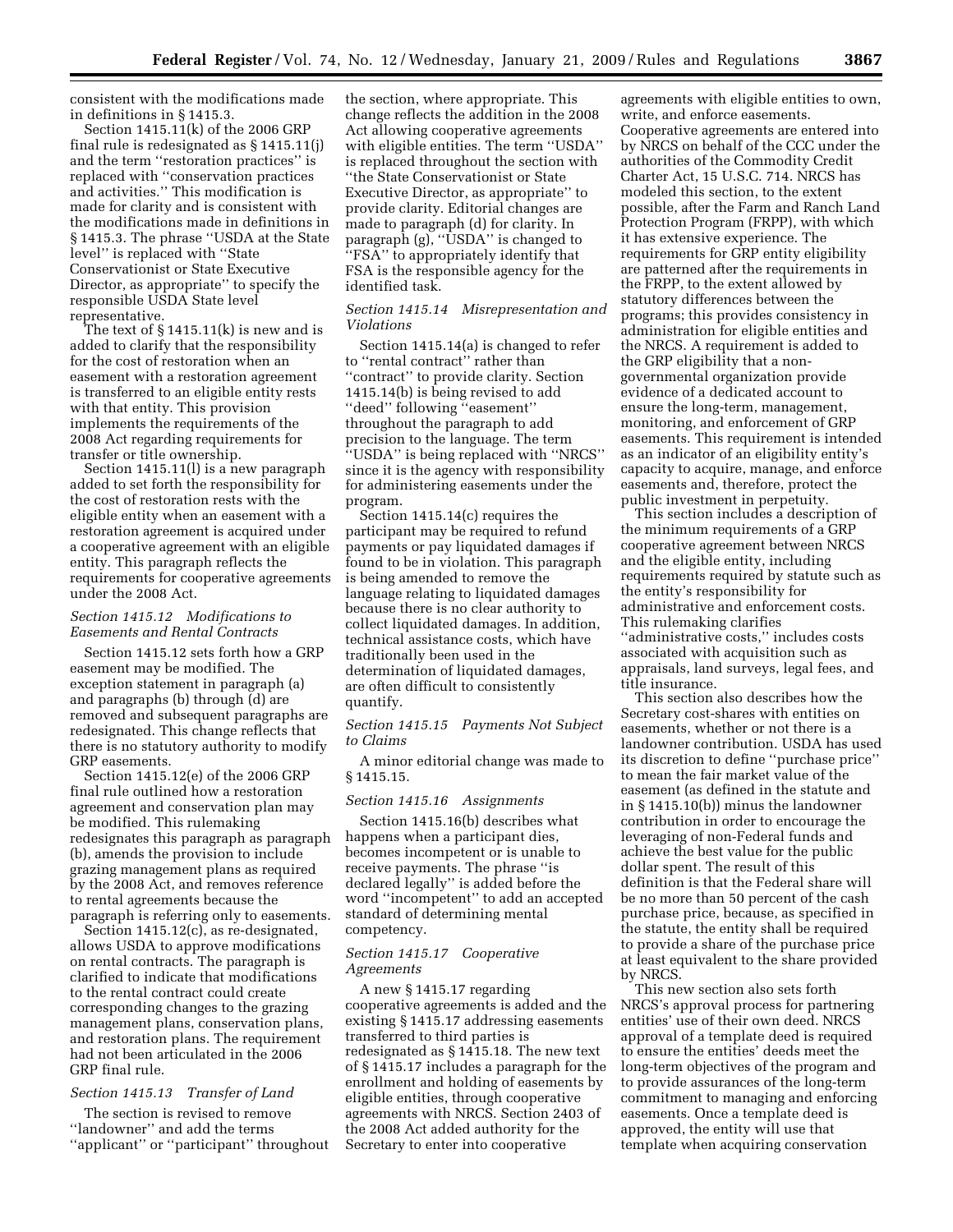easements with cost-share assistance from the NRCS. Substantive changes to the template deed must be approved by NRCS prior to use by the eligible entity.

This section also describes other deed requirements. For example, under GRP when the title is held by an eligible entity, the Food Security Act of 1985, at Section 1238Q, requires the Secretary to ensure the deed includes a ''contingent right of enforcement'' for the Department. Because this right is new in the 2008 Act and is not a standard real property term, NRCS has carefully considered its meaning when promulgating this interim final rule. Specifically, NRCS interpreted the plain meaning of the statutory language, considered the legislative history, and consulted with the Office of the General Counsel for the Department.

The purpose of the right is to ensure that the easement is enforced and that the Federal investment is protected. The caption at Section 1238Q(e) requiring the contingent right of enforcement is entitled ''Protection of the Federal Investment.'' The GRP statute requires that the easement deed include a contingent right of enforcement. Given this requirement, the Agency has determined that it is Congress's intent that such a right run with the land for the duration of the easement. Further, such an interest that runs with the land constitutes a real property right. The agency has considered other theories, including contractual and constitutional authority under the Spending Clause, but none provide a sufficient legal justification for the Secretary to enforce the terms of the easement for its duration against subsequent landowners. Consequently, NRCS has determined that the contingent right of enforcement as used in GRP means a vested real property right, which provides the Secretary, on behalf of the United States, the right to enforce the terms of the easement for the duration of the easement. In addition, because the United States has a real property interest in GRP by virtue of this right of enforcement, the easement cannot be condemned, thereby providing further protection of the conservation easement.

Finally, NRCS is interpreting the term ''contingent'' in ''contingent right of enforcement'' to mean that the Secretary exercises that right under certain circumstances, not that the right itself is contingent. Consequently, to prevent confusion over the scope of the right, NRCS is referring to its enforcement right as a ''right of enforcement.'' The definition of the ''right of enforcement'' set forth at § 1415.3 clarifies that the right is only exercised under certain circumstances.

# *Section 1415.18 Easement Transfer to Eligible Entities*

The numbering of the existing § 1415.17 is redesignated to § 1415.18 to accommodate the insertion of the new § 1415.17, Cooperative Agreements, as explained above. This section is being re-titled ''Easement transfer to eligible entities'' to avoid confusion with the use of the term ''third parties'' elsewhere in the regulation in referring to the provision of technical assistance. The term ''NRCS'' is replacing ''USDA'' throughout the section, reflecting that NRCS is the USDA agency delegated responsibility for administering easements under the program.

Section 1415.18 outlines the transfer of easements to eligible entities. Paragraph (a) describes who USDA may transfer title of ownership to for an easement. This rulemaking revises this paragraph by adding ''eligible entity to hold and enforce an easement if:'' following who USDA may transfer the title of ownership to. The remainder of the paragraph is removed and subparagraphs are added to describe under what circumstances USDA may transfer the easement. This change implements amendments made by the 2008 Act as well as to improve readability.

Paragraph (b) specifies NRCS's continued right to conduct inspection and enforce the easement if transferred. The terms ''grazing management plan'' and ''conservation plan'' are being added to this paragraph to clarify that the requirements of any applicable plans are enforceable under the terms of transferred GRP easement. The reference to rental agreements is removed because the section only addresses easement transfers to third parties. These changes provide clarity and reflect changes made by the 2008 Act.

Paragraph (c) describes the assumption of costs by an eligible entity. This paragraph is being removed because it is redundant of the requirements set forth in § 1415.17(c)(10) and subsequent paragraphs are redesignated.

Paragraph (c), as redesignated, sets forth where an eligible entity applies to hold a GRP easement.

Section 1415.18(e) is redesignated as (d) and is amended to outline the requirements of an eligible entity. These amendments regarding the conditions under which the NRCS may approve an application and transfer of the easement are intended to provide clarity and reflect the requirements for eligible entities to accept an easement transfer, including the requirement for a dedicated fund for non-governmental

organizations as discussed under the description of changes to § 1415.17.

Section 1415.18(f) of the 2006 GRP final rule described actions USDA could take if the easement holder fails to enforce the terms of the easement. This paragraph is redesignated as (e) by this rulemaking. New paragraph (e) removes language regarding the Secretary's authority to take back title in the name of the United States if the easement holder dissolves or attempts to terminate the easement and adds language to give the Secretary the ability to inspect the easement for violations and enforce the terms of the easement. This amendment implements changes in the 2008 Act relating to the federal right in GRP funded easement.

Paragraph (g), as re-designated, describes the required actions if a transfer occurs under this section. This paragraph is amended to comply with the requirements set forth in § 1415.17 as well as the addition of a grazing management plan. These changes create consistency with changes to other sections and reflect changes made in the 2008 Act. The reference to the NRCS Field Office Technical Guide is also removed because it is already implied by definition in the reference to the grazing management and conservation plan.

Paragraph (h) of the 2006 GRP final rule is redesignated as (g) by this rulemaking.

# *Section 1415.19 Appeals*

The numbering of the existing § 1415.18 is changed to § 1415.19 to accommodate the insertion of the new § 1415.17, Cooperative Agreements.

Section 1415.19(a) describes how applicants may appeal decisions regarding GRP. The paragraph is being amended to clarify that appeals procedures apply to administrative actions such as eligibility determinations and to correct the citation for the applicable administrative appeal regulations.

Section 1415.19(b) requires that a person must exhaust all administrative appeals procedures before seeking judicial review. The paragraph is revised to clarify that appeals procedures apply to administrative actions and not for other purposes such as easement enforcement actions. This section is also revised to clarify that a decision of the FSA Administrator or a decision of the NRCS Chief constitutes a final agency action under the administrative appeal procedures.

Section 1415.19(c) is added to clarify that appraisals, market analyses, and related information is considered confidential and will not be disclosed.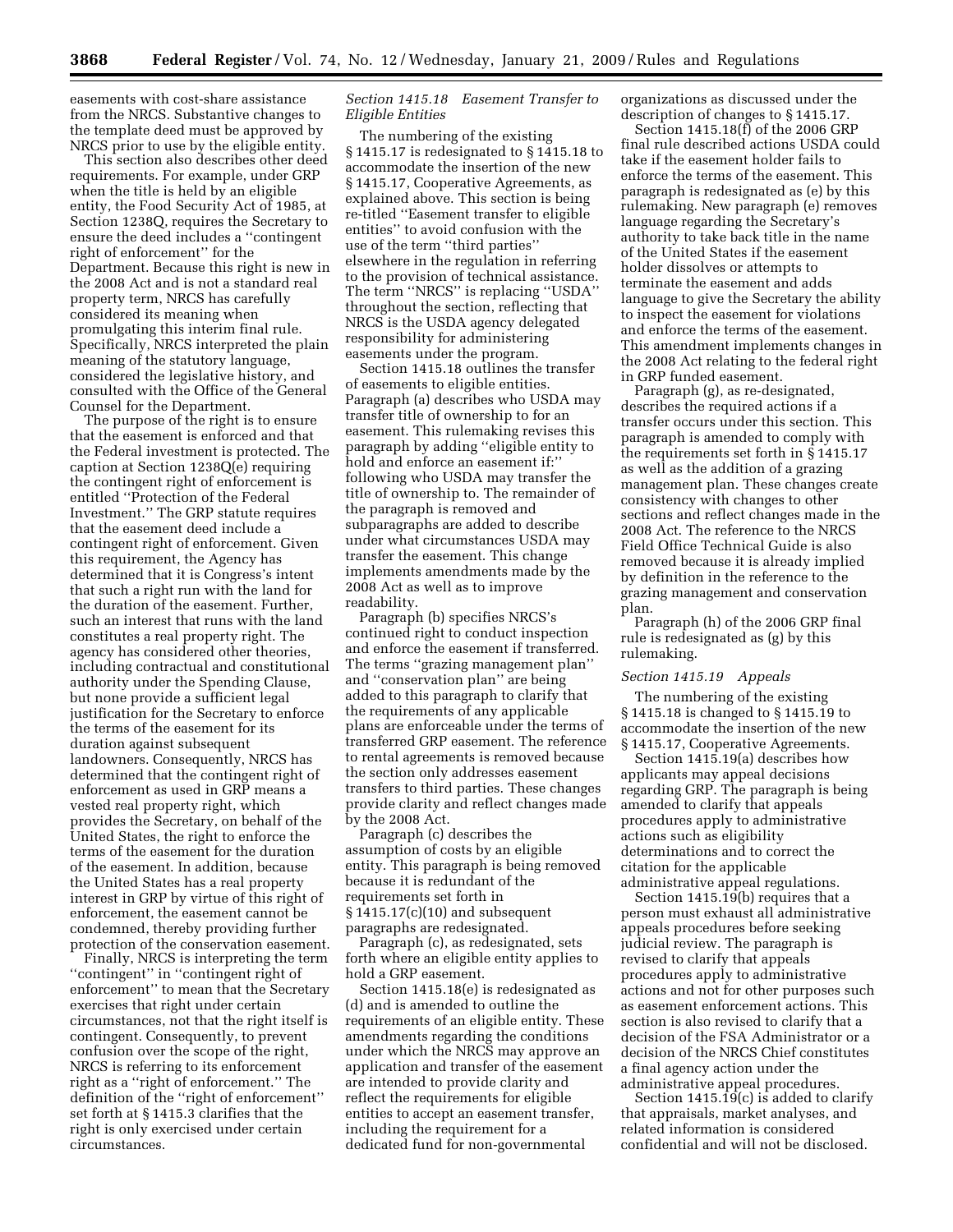This new paragraph incorporates language previously located in Confidentiality, § 1415.20 of the 2006 GRP final rule. Section 1415.20, Confidentiality, is removed in its entirety.

This rulemaking is adding a new paragraph (d) to clarify further that enforcement actions taken by NRCS are not subject to review under administrative appeal regulations. This language is consistent with 7 CFR part 614 and Federal real property law.

## *Section 1415.20 Scheme and Device*

The numbering on the original § 1415.19 is redesignated to § 1415.20 to accommodate the insertion of the new § 1415.17, Cooperative Agreements. The term ''Department'' is replaced with ''USDA'' consistent with the modifications made in definitions under 1415.3. The term ''rental contract'' was added to (b).

## *Section 1415.21 Confidentiality*

This section is removed in its entirety and the language is incorporated in section 1415.19(c), because the issue is more appropriately included under section on appeals.

## *Administrative Requirements for Conservation Programs*

Section 2708, ''Compliance and Performance'', of the 2008 Act added a paragraph to Section 1244(g) of the 1985 Act entitled, ''Administrative Requirements for Conservation Programs,'' which states the following:

(g) Compliance and performance.— For each conservation program under Subtitle D, the Secretary shall develop procedures—

''(1) To monitor compliance with program requirements;

''(2) To measure program performance;

''(3) To demonstrate whether longterm conservation benefits of the program are being achieved;

''(4) To track participation by crop and livestock type; and

''(5) To coordinate activities described in this subsection with the national conservation program authorized under section 5 of the Soil and Water Resources Conservation Act of 1977 (16 U.S.C. 2004).''

This new provision presents in one place the accountability requirements placed on the Agency as it implements conservation programs and reports on program results. The requirements apply to all programs under subtitle D, including the Wetlands Reserve program, the Conservation Security Program, the Conservation Stewardship Program, the Farm and Ranch Lands

Protection Program, the Grassland Reserve Program, the Environmental Quality Incentives Program (including the Agricultural Water Enhancement Program), the Wildlife Habitat Incentive Program, and the Chesapeake Bay Watershed initiative. These requirements are not directly incorporated into these regulations, which set out requirements for program participants. However, certain provisions within these regulations relate to elements of section 1244(g) of the 1985 Act and the Agency's accountability responsibilities regarding program performance. NRCS is taking this opportunity to describe existing procedures that relate to meeting the requirements of section 1244(g) of the 1985 Act, and Agency expectations for improving its ability to report on each program's performance and achievement of long-term conservation benefits. Also included is reference to the sections of these regulations that apply to program participants and that relate to the Agency accountability requirements as outlined in section 1244(g) of the 1985 Act.

Monitor compliance with program requirements. NRCS has established application procedures to ensure that participants and eligible entities meet eligibility requirements, and follow-up procedures to ensure that participants and eligible entities are complying with the terms and conditions of their contractual arrangement with the government and that the installed conservation measures are operating as intended. These and related program compliance evaluation policies will be set forth in Agency guidance.

The program requirements applicable to participants and eligible entities that relate to compliance are set forth in these regulations in § 1415.4, ''Program requirements,'' § 1415.11, ''Restoration agreements,'' and § 1415.17, ''Cooperative agreements.'' These sections make clear the general program requirements, as well as participant and entity obligations.

*Measure program performance.*  Pursuant to the requirements of the Government Performance and Results Act of 1993 (Pub. L. 103–62, sec. 1116) and guidance provided by OMB Circular A–11, NRCS has established performance measures for its conservation programs. Program-funded conservation activity is captured through automated field-level business tools and the information is made publicly available at: *http:// ias.sc.egov.usda.gov/PRSHOME/*. Program performance also is reported annually to Congress and the public through the annual performance budget,

annual accomplishments report, and the USDA Performance Accountability Report. Related performance measurement and reporting policies are set forth in Agency guidance (GM\_340\_401 and GM\_340\_403 (*http:// directives.sc.egov.usda.gov/*)).

The conservation actions undertaken by participants are the basis for measuring program performance specific actions are tracked and reported annually, while the effects of those actions relate to whether the long-term benefits of the program are being achieved. The program requirements applicable to participants that relate to undertaking conservation actions are set forth in these regulations in § 1415.4, ''Program requirements,'' § 1415.11, ''Restoration agreements,'' and § 1415.17, ''Cooperative agreements.'' These sections make clear participant and eligible entity obligations for implementing, operating, and maintaining GRP-funded conservation improvements, which in aggregate result in the program performance that is reflected in Agency performance reports.

*Demonstrate whether long-term conservation benefits of the program are being achieved.* Demonstrating the longterm natural resource benefits achieved through conservation programs is subject to the availability of needed data, the capacity and capability of modeling approaches, and the external influences that affect actual natural resource condition. While NRCS captures many measures of ''output'' data, such as acres of conservation practices, it is still in the process of developing methods to quantify the contribution of those outputs to environmental outcomes.

NRCS currently uses a mix of approaches to evaluate whether longterm conservation benefits are being achieved through its programs. Since 1982, NRCS has reported on certain natural resource status and trends through the National Resources Inventory (NRI), which provides statistically reliable, nationally consistent land cover/use and related natural resource data. However, lacking has been a connection between these data and specific conservation programs. In the future, the interagency Conservation Effects Assessment Project (CEAP), which has been underway since 2003, will provide nationally consistent estimates of environmental effects resulting from conservation practices and systems applied. CEAP results will be used in conjunction with performance data gathered through Agency field-level business tools to help produce estimates of environmental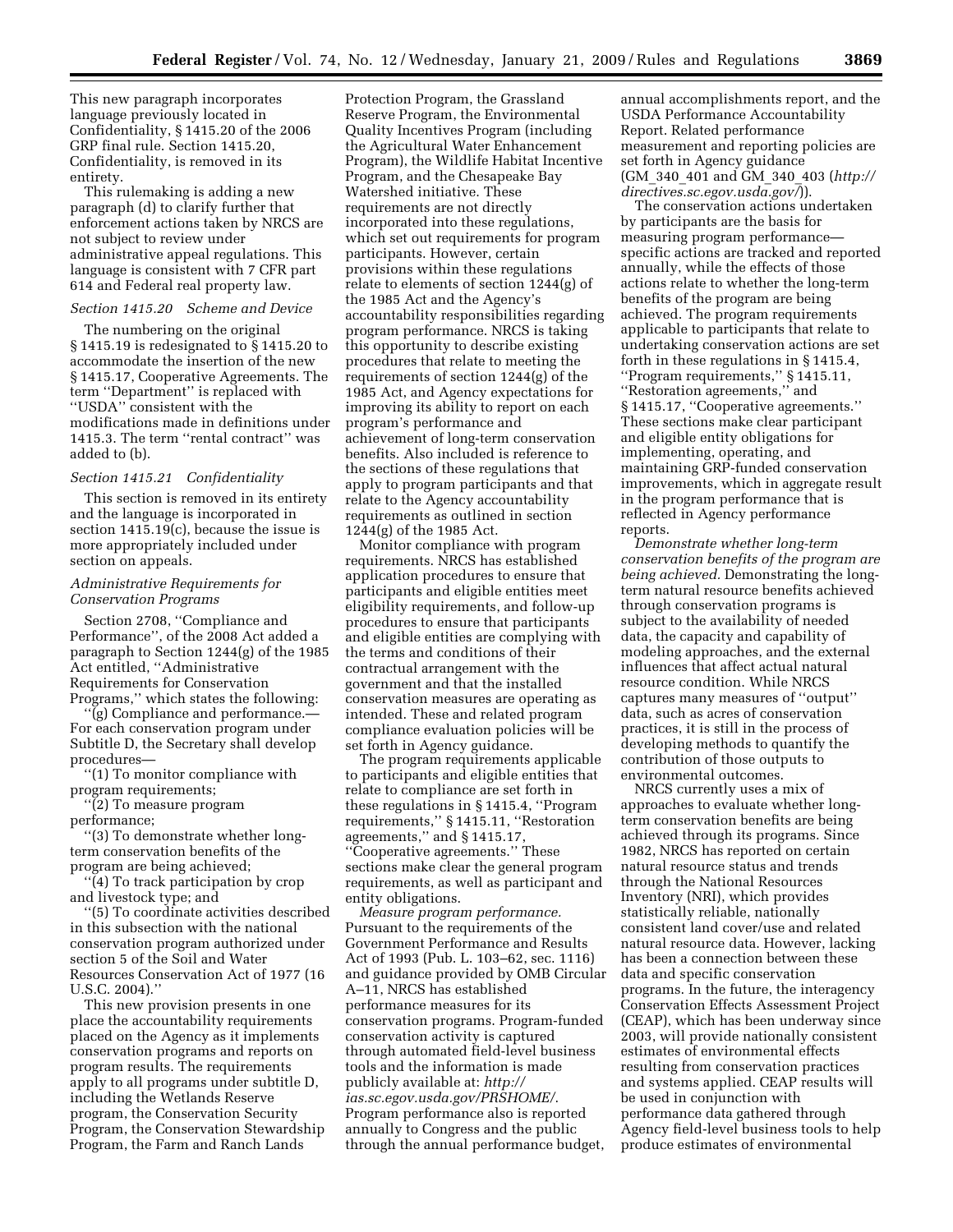effects accomplished through Agency programs, such as GRP. In 2006 a Blue Ribbon panel evaluation of CEAP strongly endorsed the project's purpose, but concluded ''CEAP must change direction'' to achieve its purposes. In response, CEAP has focused on priorities identified by the Panel and clarified that its purpose is to quantify the effects of conservation practices applied on the landscape. Information regarding CEAP, including reviews and current status is available at *http://www.nrcs.usda.gov/technical/ NRI/ceap/*. Since 2004 and the initial establishment of long-term performance measures by program, NRCS has been estimating and reporting progress toward long-term program goals. Natural resource inventory and assessment, and performance measurement and reporting policies set forth in Agency guidance (GM\_290\_400; GM\_340\_401; GM\_340\_403) (*http://* 

*directives.sc.egov.usda.gov/*). *Demonstrating the long-term conservation benefits of conservation programs is an Agency responsibility.*  Through CEAP, NRCS is in the process of evaluating how these long-term benefits can be achieved through the conservation practices and systems applied by participants under the program. The program requirements applicable to participants that relate to producing long-term conservation benefits are described previously under ''measuring program performance.''

*Track participation by crop and livestock type.* NRCS' automated fieldlevel business tools capture participant, land, and operation information. This information is aggregated in the National Conservation Planning database and is used in a variety of program reports. Additional reports will be developed to provide more detailed information on program participation to meet congressional needs. These and related program management procedures supporting program implementation will be set forth in Agency guidance.

The program requirements applicable to participants that relate to tracking participation by crop and livestock type are put forth in these regulations in § 1415.4, ''Program Requirements,'' which makes clear program eligibility requirements, including the requirement to provide NRCS the information necessary to implement GRP. *Coordinate these actions with the national conservation program authorized under the Soil and Water Resources Conservation Act (RCA).* The 2008 Act reauthorized and expanded on a number of elements of the RCA related to evaluating program performance and

conservation benefits. Specifically, the 2008 Farm Bill added a provision stating, ''Appraisal and inventory of resources, assessment and inventory of conservation needs, evaluation of the effects of conservation practices, and analyses of alternative approaches to existing conservation programs are basic to effective soil, water, and related natural resources conservation.''

The program, performance, and natural resource and effects data described previously will serve as a foundation for the next RCA, which will also identify and fill, to the extent possible, data and information gaps. Policy and procedures related to the RCA are set forth in Agency guidance (GM\_290\_400; M\_440\_525; GM\_130\_402) (*http:// directives.sc.egov.usda.gov/*).

The coordination of the previously described components with the RCA is an Agency responsibility and is not reflected in these regulations. However, it is likely that results from the RCA process will result in modifications to the program and performance data collected, to the systems used to acquire data and information, and potentially to the program itself. Thus, as the Secretary proceeds to implement the RCA in accordance with the statute, the approaches and processes developed will improve existing program performance measurement and outcome reporting capability and provide the foundation for improved implementation of the program performance requirements of section 1244(g) of the 1985 Act.

## **List of Subjects in 7 CFR 1415**

Administrative practice and procedure, Agriculture, Soil conservation, Grassland, Grassland protection, Grazing land protection.

■ For the reasons stated in the preamble, the Commodity Credit Corporation revises part 1415 of title 7 of the Code of Federal Regulations as follows:

# **PART 1415—GRASSLANDS RESERVE PROGRAM**

- Sec.<br>1415.1 1415.1 Purpose.<br>1415.2 Adminis
- 1415.2 Administration.<br>1415.3 Definitions
- 1415.3 Definitions.<br>1415.4 Program req
- 1415.4 Program requirements.<br>1415.5 Land eligibility.
- 1415.5 Land eligibility.<br>1415.6 Participant eligi
- 1415.6 Participant eligibility.<br>1415.7 Application procedure
- Application procedures.
- 1415.8 Establishing priority for enrollment of properties.
- 1415.9 Enrollment of easements and rental contracts.
- 1415.10 Compensation for easements and rental contracts acquired by the Secretary.
- 1415.11 Restoration agreements.
- 1415.12 Modifications to easements and rental contracts.<br>1415.13 Transfer o
	- Transfer of land.
- 1415.14 Misrepresentation and violations.<br>1415.15 Payments not subject to claims.
- Payments not subject to claims.
- 1415.16 Assignments.
- 1415.17 Cooperative agreements.
- 1415.18 Easement transfer to eligible entities.<br>1415.19 A
- Appeals.
- 1415.20 Scheme or device.

**Authority:** 16 U.S.C. 3838n–3838q.

#### **§ 1415.1 Purpose.**

(a) The purpose of the Grassland Reserve Program (GRP) is to assist landowners and operators to protect grazing uses and related conservation values by conserving and restoring grassland resources on eligible private lands through rental contracts, easements, and restoration agreements.

(b) GRP emphasizes:

- (1) Supporting grazing operations;
- (2) Maintaining and improving plant and animal biodiversity; and
- (3) Protecting grasslands and shrublands from the threat of conversion to uses other than grazing.

#### **§ 1415.2 Administration.**

(a) The regulations in this part set forth policies, procedures, and requirements for program implementation of GRP, as administered by the Natural Resources Conservation Service (NRCS) and the Farm Service Agency (FSA). The regulations in this part are administered under the general supervision and direction of the NRCS Chief and the FSA Administrator. These two agency leaders:

(1) Concur in the establishment of program policy and direction, development of the National allocation formula, and development of broad national ranking criteria.

(2) Use a national allocation formula to provide GRP funds to NRCS State Conservationists and FSA State Executive Directors that emphasizes support for grazing operations, biodiversity of plants and animals, and grasslands under the greatest threat of conversion to uses other than grazing. The national allocation formula may also include additional factors related to improving program implementation, as determined by the NRCS Chief and the FSA Administrator. The allocation formula may be modified periodically to change the emphasis of any factor(s) in order to address a particular natural resource concern, such as the precipitous decline of a population of a grassland-dependent bird(s) or animal(s).

(3) Ensure the National, State, and local level information regarding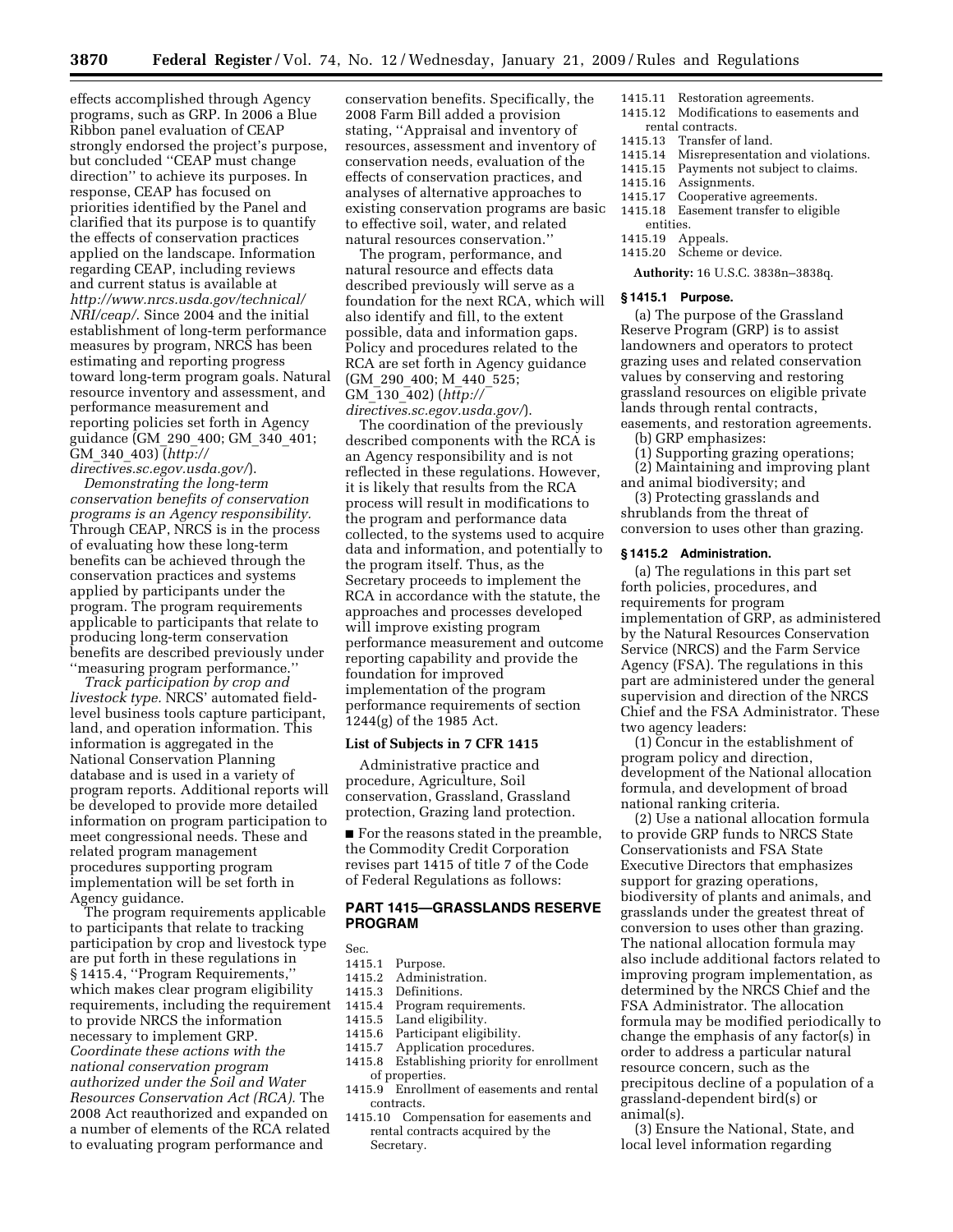program implementation is made available to the public.

(4) Consult with USDA leaders at the State level and other Federal agencies with the appropriate expertise and information when evaluating program policies and direction.

(5) Authorize NRCS State Conservationists and FSA State Executive Directors to determine how funds will be used and how the program will be implemented at the State level.

(b) At the State level, the NRCS State Conservationist and the FSA State Executive Director are jointly responsible for:

(1) Determining how funds will be used and how the program will be implemented at the State level to achieve the program purposes;

(2) Identifying State priorities for project selection, based on input from the State Technical Committee;

(3) Identifying USDA employees at the field level responsible for implementing the program by considering the nature and extent of natural resource concerns throughout the State and the availability of human resources to assist with activities related to program enrollment;

(4) Developing program outreach materials at the State and local level to help ensure landowners, operators, and tenants of eligible land are aware and informed that they may be eligible for the program;

(5) Approving conservation practices eligible for cost-share and cost-share rates;

(6) Developing grazing management plans and restoration agreements;

(7) Administering and enforcing the terms of easements and rental contracts unless this responsibility is transferred to an eligible entity as provided in § 1415.17 and § 1415.18;

(8) With advice from the State Technical Committee, developing criteria for ranking eligible land, consistent with national criteria and program objectives and State priorities.

(c) The funds, facilities, and authorities of the Commodity Credit Corporation are available to NRCS and FSA to implement GRP.

(d) Subject to funding availability, the program may be implemented in any of the 50 States, the District of Columbia, the Commonwealth of Puerto Rico, Guam, the Virgin Islands of the United States, American Samoa, and the Commonwealth of the Northern Mariana Islands.

(e) The Chief, NRCS, or the Administrator, FSA may modify or waive a provision of this part if he or she deems the application of that provision to a particular limited

situation to be inappropriate and inconsistent with the conservation purposes and sound administration of GRP. This authority cannot be further delegated. No provision of this part which is required by law may be waived.

(f) No delegation in this part to lower organizational levels shall preclude the Chief, NRCS, or the Administrator, FSA, from determining any issue arising under this part or from reversing or modifying any determination arising from this part.

(g) The USDA Forest Service may hold GRP easements on properties adjacent to USDA Forest Service land, with the consent of the landowner.

(h) Program participation is voluntary. (i) Applications for participation will be accepted on a continual basis at local USDA Service Centers. Eligible entities wishing to enter into a cooperative agreement under § 1415.17 in order to purchase, own, write, and hold easements may apply on a continuous basis to the NRCS State Conservationist. The State Conservationist and State Executive Director will establish cut-off periods to rank and select applications for participation. These cut-off periods will be available in program outreach material provided by the local USDA Service Center. Once funding levels have been exhausted, unfunded eligible applications will remain on file until they are funded or the applicant chooses to be removed from consideration.

(j) The services of third parties as provided for in part 652 of this title may be used to provide technical services to participants.

#### **§ 1415.3 Definitions.**

*Activity* means an action other than a conservation practice that is included as a part of a grazing management or conservation plan that has the effect of alleviating problems or improving treatment of the resources, including ensuring proper management or maintenance of the functions and values restored, protected, or enhanced through an easement or rental contract.

*Administrator* means the Administrator of the Farm Service Agency (FSA) or the person delegated authority to act for the Administrator.

*Applicant* means a person, legal entity, joint operator, or Indian Tribe who applies to participate in the program.

*Chief* means the Chief of the Natural Resources Conservation Service (NRCS) or the person delegated authority to act for the Chief.

*Commodity Credit Corporation (CCC)*  is a Government-owned and operated entity that was created to stabilize,

support, and protect farm income and prices. CCC is managed by a Board of Directors, subject to the general supervision and direction of the Secretary of Agriculture, who is an exofficio director and chairperson of the Board. The Chief and Administrator are Vice Presidents of CCC. CCC provides the funding for GRP, and FSA and NRCS administer the GRP on its behalf.

*Common grazing practices* means those grazing practices, including those related to forage and seed production, common to the area of the subject ranching or farming operation. Included are routine management activities necessary to maintain the viability of forage or browse resources that are common to the locale of the subject ranching or farming operation.

*Conservation District* means any district or unit of State, Tribal, or local government formed under State, Tribal, or territorial law for the express purpose of developing and carrying out a local soil and water conservation program. Such district or unit of government may be referred to as a ''conservation district,'' ''soil conservation district,'' ''soil and water conservation district,'' ''resource conservation district,'' ''natural resource district,'' ''land conservation committee,'' or similar name.

*Conservation plan* means a record of the GRP participants' decisions and supporting information that will be developed in cases where ranking points are assigned and land is enrolled on the basis of resource concerns in addition to grazing land uses. The conservation plan will include the schedule of operations for the implementation and maintenance of practices directly related to the additional land eligibility criteria under which the land is enrolled.

*Conservation practice* means a specified treatment, such as a vegetative, structural, or land management practice, that is planned and applied according to NRCS Field Office Technical Guide standards and specifications.

*Conservation values* means those natural resource attributes that provide ecosystem functions and values of the grassland area, including but not limited to, habitat for grassland- and shrublanddependent plants and animals, soil erosion control, and air and water quality protection.

*Cost-share payment* means the payment made by USDA to a program participant or vendor to achieve the restoration, enhancement, and protection goals in accordance with the GRP restoration plan component of the restoration agreement.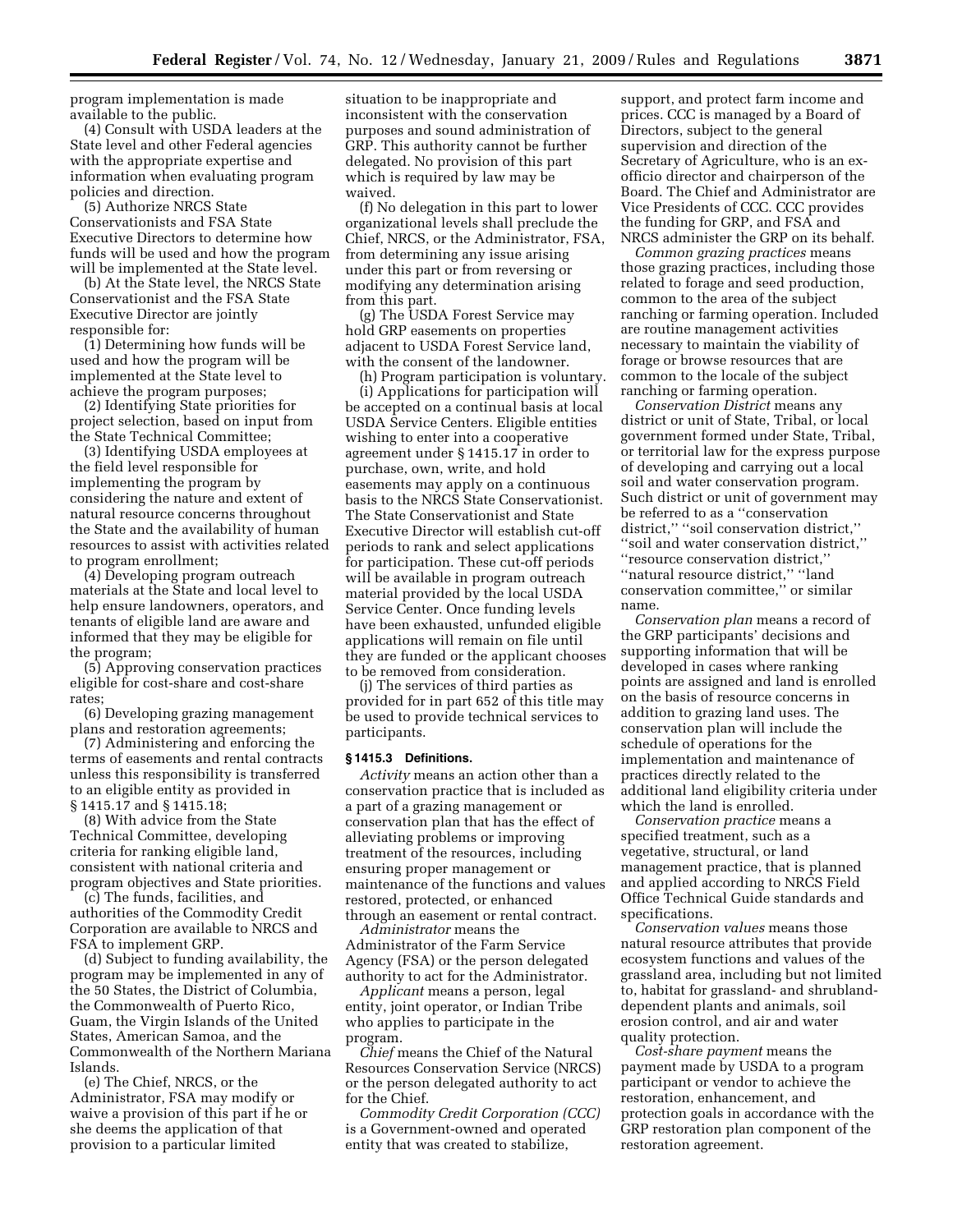*Dedicated account* means a dedicated fund held in a separate account for the management, monitoring, and enforcement of conservation easements and that cannot be used for other purposes.

*Easement* means a conservation easement, which is an interest in land defined and delineated in a deed whereby the landowner conveys certain rights, title, and interests in a property to the United States, an eligible entity, or both for the purpose of protecting the grassland and other conservation values of the property. Under GRP, the property rights are conveyed by a ''conservation easement deed.''

*Easement area* means the land encumbered by an easement.

*Easement payment* means the consideration paid to a landowner for an easement conveyed to the United States, an eligible entity, or both under GRP.

*Eligible entity* for the purposes of entering into a cooperative agreement under 16 U.S.C. 3838q(d) means an agency of State or local government, an Indian Tribe, or a non-governmental organization that has the relevant experience necessary, as appropriate for the application, to administer an easement on grassland, land that contains forbs, or shrubland; has a charter that describes a commitment to conserving ranchland, agricultural land, or grassland for grazing and conservation purposes; and has the resources necessary to effectuate the purposes of the charter.

*Enhancement* means to increase or improve the viability of grassland resources, including habitat for declining species of grasslanddependent birds and animals.

*Farm Service Agency (FSA)* is an agency of the United States Department of Agriculture.

*FSA State Executive Director* means the FSA employee authorized to implement the Grasslands Reserve Program and direct and supervise FSA activities in a State, Caribbean Area, or the Pacific Islands Area.

*Field Office Technical Guide* means the official local NRCS source of resource information and interpretations of guidelines, criteria, and requirements for planning and applying conservation practices and conservation management systems. It contains detailed information on the conservation of soil, water, air, plant, and animal resources applicable to the local area for which it is prepared.

*Fire pre-suppression* means activities as outlined in a grazing management plan such as the establishment and maintenance of firebreaks and

prescribed burning to prevent or limit the spread of fires.

*Forb* means any herbaceous plant other than those in the grass family.

*Functions and values of grasslands and shrublands* means ecosystem services provided, including: Domestic animal productivity, biological productivity, plant and animal richness and diversity, and abundance, fish and wildlife habitat (including habitat for pollinators and native insects), water quality and quantity benefits, aesthetics, open space, and recreation.

*Grantor* means the landowner who is transferring land rights to the United States or an eligible entity, or both through an easement.

*Grassland* means land on which the vegetation is dominated by grasses, grass-like plants, shrubs, or forbs, including shrubland, land that contains forbs, pasture, and rangeland, and improved pasture and rangeland.

*Grazing management plan* means the document developed by NRCS that describes the implementation of the grazing management system consistent with the prescribed grazing standard contained in the Field Office Technical Guide (FOTG). The grazing management plan will include a description of the grazing management system, permissible and prohibited activities, any associated restoration plan or conservation plan if applicable, and a description of USDA's right of ingress and egress.

*Grazing value* means the financial worth of the land as used for grazing or forage production. The term is used in the calculation of compensation for rental contracts and easements. For easements, this value is determined through an appraisal process or a market survey process. For rental contracts, FSA determines the grazing value based upon an administrative process.

*Historical and archeological resources*  means a resource that is: (1) Listed in the National Register of Historic Places (established under the National Historic Preservation Act (NHPA), 16U.S.C. 470, *et seq.*); (2) Formally determined eligible for listing the National Register of Historic Places by the State Historic Preservation Officer (SHPO) or Tribal Historic Preservation Officer (THPO) and Keeper of the National Register in accordance with Section 106 or the NHPA); (3) Formally listed in the State or Tribal Register of Historic Places of the SHPO (designated under section 101 (b) (1) (B) of the NHPA) or the Tribal Register of Historic Places (designated under section 101 (d) (1) (C) of the NHPA); or (4) Included in the SPHO or THPO inventory with written

justification as to why it meets National Register of Historic Places criteria.

*Improved rangeland or pastureland*  means grazing land permanently producing naturalized forage species that receives varying degrees of periodic cultural treatment to enhance forage quality and yields and is primarily harvested by grazing animals.

*Indian Tribe* means any Indian Tribe, band, nation, or other organized group or community, including any Alaska Native village or regional or village corporation as defined in or established pursuant to the Alaska Native Claims Settlement Act (43 U.S.C. 1601 *et seq.*) that is eligible for the special programs and services provided by the United States to Indians because of their status as Indians (25 U. S. C. 450b(e)).

*Landowner* means a person, legal entity, or Indian Tribe having legal ownership of land. Landowner may include all forms of collective ownership including joint tenants, tenants-in-common, and life tenants. The term landowner includes Indian Tribes. State governments, local governments, and non-governmental organizations that qualify as eligible entities are not eligible to participate as eligible landowners.

*Legal entity* means an entity that is created under Federal or State law and that:

(1) Owns land or an agricultural commodity, product, or livestock; or

(2) Produces an agricultural commodity, product, or livestock.

*Maintenance* means work performed to keep the applied conservation practice functioning for the intended purpose during its life span. Maintenance includes work to, manage, and prevent deterioration, repair damage, or replace the practice to its original condition if one or more components fail.

*Native* means a species that is indigenous and is a part of the original fauna or flora of the area.

*Natural Resources Conservation Service (NRCS)* is an agency of the United States Department of Agriculture.

*NRCS State Conservationist* means the NRCS employee authorized to implement the Grasslands Reserve Programs and direct and supervise NRCS activities in a State, Caribbean Area, or the Pacific Islands Area.

*Naturalized* means an introduced, desirable forage species that is ecologically adapted to the site and can perpetuate itself in the community without cultural treatment. The term ''naturalized'' does not include noxious weeds.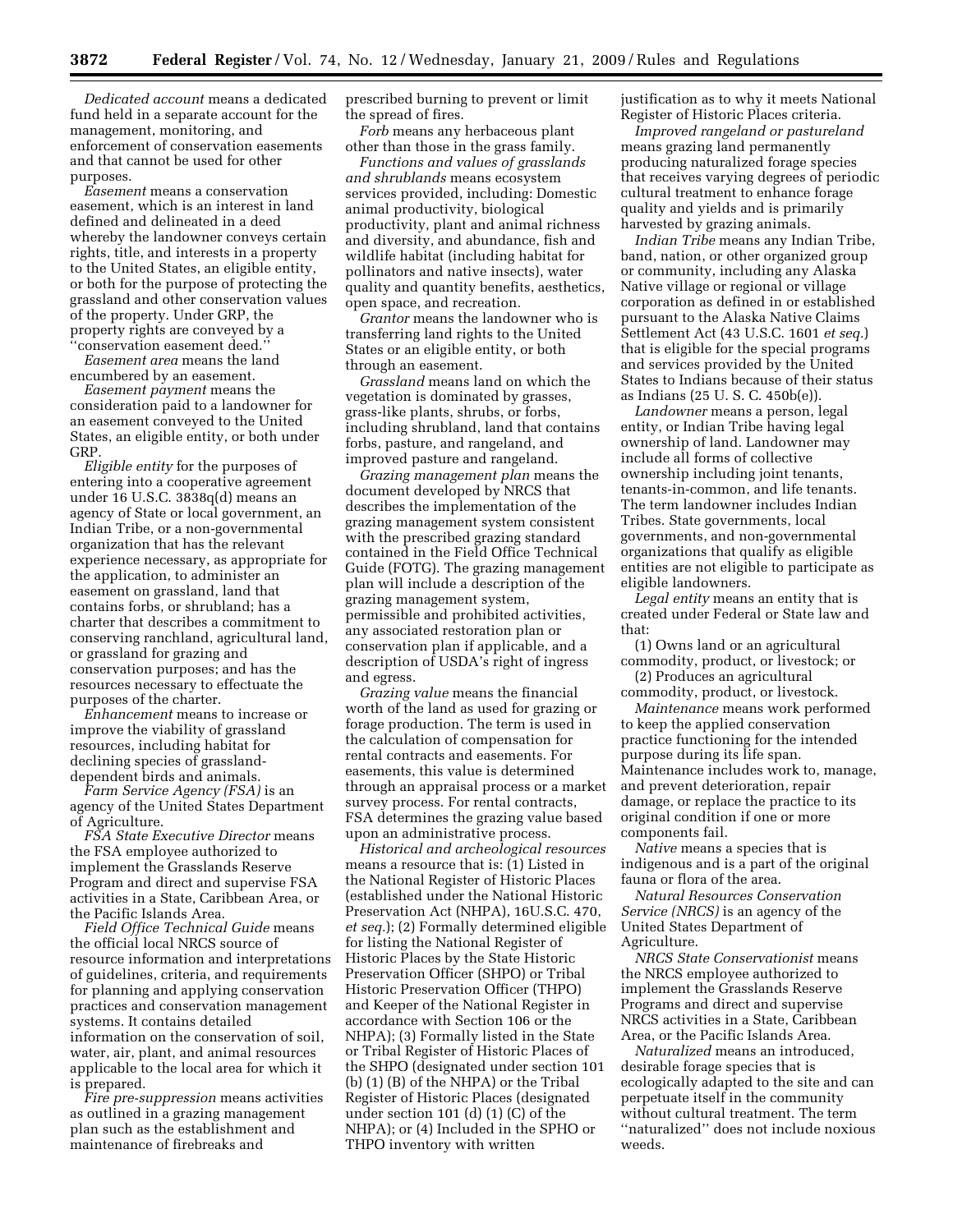*Nesting season* means the time of year that animals (birds and others) build or otherwise find a place of refuge for purposes of reproduction or dormancy.

*Non-governmental organization*  means any organization that:

(1) Is organized for, and at all times since the formation of the organization, has been operated principally for one or more of the conservation purposes specified in clause (i), (ii), (iii), or (iv) of section 170(h)(4)(A) of the Internal Revenue Code of 1986;

(2) Is an organization described in section 501(c)(3) of that Code that is exempt from taxation under 501(a) of that Code; and

(3) Is described—

(i) in Section 509(a)(1) or 509(a)(2) of that Code; or

(ii) in Section 509(a)(3) of that Code and is controlled by an organization described in Section 509(a)(2) of that Code.

*Participant* means a person, legal entity, joint operation, or Indian Tribe, who is accepted to participate in GRP through a rental contract or option agreement to purchase an easement.

*Pastureland* means grazing lands comprised of introduced or domesticated native forage species that are used primarily for the production of livestock. These lands receive periodic renovation and/or cultural treatments, such as tillage, aeration, fertilization, mowing, weed control, and may be irrigated. This term does not include lands that are in rotation with crops.

*Permanent easement* means an easement that lasts in perpetuity or for the maximum duration allowed under the law of a State.

*Plant and animal biodiversity* means the existence of a wide variety of plant and animal species in their natural environments, providing for ecological functions and genetic variations.

*Private land* means land that is not owned by a governmental entity and includes Tribal Lands.

*Purchase price* means the amount paid to acquire an easement under a cooperative agreement between NRCS and an eligible entity. It is the fair market value of the easement minus the landowner donation.

*Rangeland* means a land cover or use category with a climax or potential plant cover composed principally of native grasses, grass-like plants, forbs, or shrubs suitable for grazing and browsing, and introduced forage species that are managed like rangeland. Rangeland includes lands re-vegetated naturally or artificially when routine management of that vegetation is accomplished mainly through manipulation of grazing. This term

includes areas where introduced hardy and persistent grasses are planted and such practices as deferred grazing, burning, chaining, and rotational grazing are used, with little or no chemicals or fertilizer being applied. Grasslands, savannas, many wetlands, some deserts, and tundra are considered to be rangeland. Certain communities of low forbs and shrubs, such as mesquite, chaparral, mountain shrub, and pinyonjuniper, are also included as rangeland.

*Rental contract* means the legal document that specifies the obligations and rights of a participant in GRP, including the annual rental payments to be provided to the participant for the length of the contract to maintain or restore grassland functions and values under the GRP.

*Restoration* means implementing any conservation practice, system of practices or activities to restore functions and values of grasslands and shrublands. The restoration may reestablish grassland functions and values on degraded land, or on land that has been converted to another use.

*Restoration agreement* means an agreement between the program participant and the USDA or eligible entity to carry out activities and conservation practices necessary to restore or improve the functions and values of that land. A restoration agreement will include a restoration plan.

*Restoration plan* is the portion of the restoration agreement that includes the schedule and conservation practices and activities to restore the functions and values of grasslands and shrublands, including protection of associated streams, ponds, and wetlands. The restoration plan incorporates the requirement that program participants will maintain GRP-funded conservation practices and activities for their expected lifespan as described in the plan.

*Right of enforcement* means an interest in the easement that the United States Government may exercise under specific circumstances in order to enforce the terms of the conservation easement.

*Secretary* means the Secretary of the U.S. Department of Agriculture, or his or her designee.

*Shrubland* means land that the dominant plant species is shrubs, which are plants that are persistent, have woody stems, a relatively low growth habitat, and generally produces several basal shoots instead of a single bole.

*Significant decline* means a decrease of a species population to such an extent that it merits conservation priority, as determined by the NRCS

State Conservationist in consultation with the State Technical Committee.

*State Technical Committee* means a committee established by the Secretary in a State pursuant to 16 U.S.C. 3861.

*Tribal lands* means any lands owned by Indian Tribes, which are defined consistent with Section 4(e) of the Indian Self-Determination and Education Assistance Act (25 U. S. C. 450b(e)).

*USDA* means the U.S. Department of Agriculture, and its Agencies and Offices, as applicable.

## **§ 1415.4 Program requirements.**

(a) Except as provided for under § 1415.17, only landowners may submit applications for easements. For rental contracts, applicants must own or provide written evidence of control of the property for the duration of the rental contract.

(b) The easement or rental contract will require that the area be maintained in accordance with GRP goals and objectives for the term of the easement or rental contract, including the conservation, protection, enhancement, and, if necessary, restoration of the grassland functions and values.

(c) All participants in GRP are required to implement a grazing management plan approved by NRCS. In cases where a participant receives ranking points on the basis of resource concerns other than grazing land concerns, all such resource concerns will be addressed in an applicable conservation plan.

(d) The easement or rental contract must grant USDA or its representatives a right of ingress and egress to the easement or rental contract area. For easements, this access is legally described by the conservation easement deed and the GRP grazing management plan. Access to rental contract areas is identified in the GRP grazing management plan.

(e) Easement participants are required to convey unencumbered title that is acceptable to the United States and provide consent or subordination agreements from each holder of a security or other interest in the land. The landowner must warrant that the easement granted the United States or eligible entity is superior to the rights of all others, except for exceptions to the title that are deemed acceptable by the USDA.

(f) Landowners are required to use a standard GRP conservation easement deed developed by USDA or developed by an eligible entity and approved by USDA under § 1415.17 of this part. The easement grants development rights, title, and interest in the easement area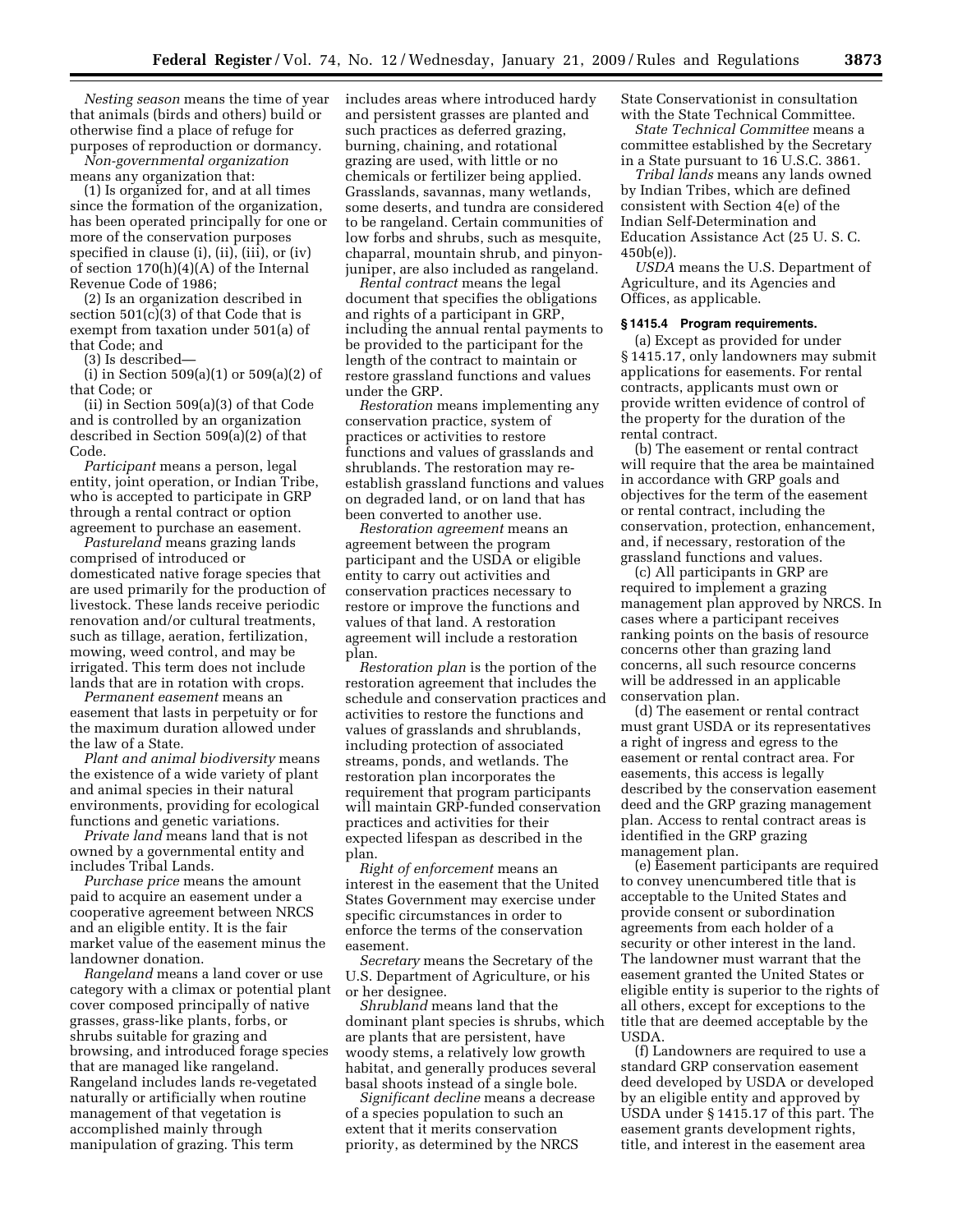in order to protect grassland and other conservation values.

(g) The program participant must comply with the terms of the easement or rental contract and comply with all terms and conditions of the grazing management plan and any associated conservation plan or restoration agreement.

(h) Easements and rental contracts allow, consistent with their terms and the program purposes, the following activities as outlined in the grazing management plan:

(1) Common grazing practices, including maintenance and necessary conservation practices and activities (*e.g.*, prescribed grazing; upland wildlife habitat management; prescribed burning; fencing, watering, and feeding necessary for the raising of livestock; related forage and seed production) on the land in a manner that is consistent with maintaining the viability of grassland, forb, and shrub species common to the locality;

(2) Haying, mowing, or harvesting for seed production subject to appropriate restrictions, as determined by the State Conservationist, during the nesting season for birds in the local area that are in significant decline, or are conserved in accordance with Federal or State law;

(3) Fire pre-suppression, rehabilitation, and construction of firebreaks;

(4) Grazing related activities, such as fencing and livestock watering facilities;

(5) Wind power facilities for on-farm use power generation; and

(6) Other activities that USDA determines the manner, number, intensity, location, operation, and other features associated with the activity will not adversely affect the grassland resources or related conservation values protected under an easement or rental contract. This includes infrastructure development along existing rights-ofway, where the easement deed allows the landowner to grant rights-of-way when it is determined by NRCS that granting of such rights-of-way are in the public interest and that grassland resources and related conservation values will not be adversely impacted, and the landowner agrees to a restoration plan for the disturbed area as developed by NRCS, but at no cost to NRCS.

(i) Easement and rental contracts prohibit the following activities:

(1) The production of crops (other than hay), fruit trees, vineyards, or other agricultural commodity that is inconsistent with maintaining grazing land.

(2) Except as permitted under a restoration plan, the conduct of any other activity that would be inconsistent with maintaining grazing uses and related conservation values protected under an easement or rental contract.

(3) Wind power facilities for off-farm power generation.

(j) Rental contracts may be terminated by USDA without penalty or refund if the original participant dies, is declared legally incompetent, or is otherwise unavailable during the contract period.

(k) Participants, with the agreement of USDA, may convert a rental contract to an easement, provided that funds are available and the project meets conditions established by the USDA. Land cannot be enrolled in both a rental contract option and an easement enrollment option at the same time. The rental contract shall be terminated prior to the date the easement is recorded in the local land records office.

(l) Rental contract participants are required to suspend any existing cropland base and allotment history for the land under another program administered by the Secretary.

(m) Easement participants are required to eliminate any existing cropland base and allotment history for the land under another program administered by the Secretary.

# **§ 1415.5 Land eligibility.**

(a) GRP is available on privately owned lands, which include private and Tribal land. Publicly owned land is not eligible.

(b) Land is eligible for funding consideration if the NRCS State Conservationist determines that the land is:

(1) Grassland, land that contains forbs, or shrubland (including improved rangeland and pastureland) for which grazing is the predominant use; or

(2) Located in an area that has been historically dominated by grassland, forbs, or shrubland, and the State Conservationist, with advice from the State Technical Committee, determines that it is compatible with grazing uses and related conservation values, and—

(i) Could provide habitat for animal or plant populations of significant ecological value if the land is retained in its current use or is restored to a natural condition;

(ii) Contains historical or archeological resources; or

(iii) Would address issues raised by State, regional, and national conservation priorities.

(c) Incidental lands, in conjunction with eligible land, may also be considered for enrollment to allow for the efficient administration of an easement or rental contract. Incidental lands may include relatively small areas that do not specifically meet the eligibility requirements, but as a part of the land unit, may contribute to grassland functions and values and related conservation values, or its inclusion may increase efficiencies in land surveying, easement management, and monitoring by reducing irregular boundaries.

(d) Land will not be enrolled if the functions and values of the grassland are already protected under an existing contract, easement, or deed restriction, or if the land already is in ownership by an entity whose purpose is to protect and conserve grassland and related conservation values. This land becomes eligible for enrollment in the GRP if the existing contract, easement, or deed restriction expires or is terminated and the grassland values and functions are no longer protected.

(e) Land on which gas, oil, earth, or other mineral rights exploration has been leased or is owned by someone other than the applicant may be offered for participation in the program. However, if an applicant submits an offer for an easement project, USDA will assess the potential impact that the third party rights may have upon the grassland resources. USDA reserves the right to deny funding for any application where there are exceptions to clear title on the property.

## **§ 1415.6 Participant eligibility.**

To be eligible to participate in GRP, an applicant, except as otherwise described in § 1415.17:

(a) Must be a landowner for easement participation or be a landowner or have control of the eligible acreage being offered for rental contract participation;

(b) Agree to provide such information to USDA that is necessary or desirable to assist in its determination of eligibility for program benefits and for other program implementation purposes;

(c) Meet the Adjusted Gross Income requirements in 7 CFR part 1400 of this title, unless exempted under part 1400 of this title; and

(d) Meet the conservation compliance requirements found in part 12 of this title.

#### **§ 1415.7 Application procedures.**

(a) Applicants, except as otherwise described under § 1415.17, may submit an application through a USDA Service Center for participation in the GRP. Applications may be submitted throughout the year.

(b) By filing an application for participation, the applicant consents to a USDA representative entering upon the land offered for enrollment for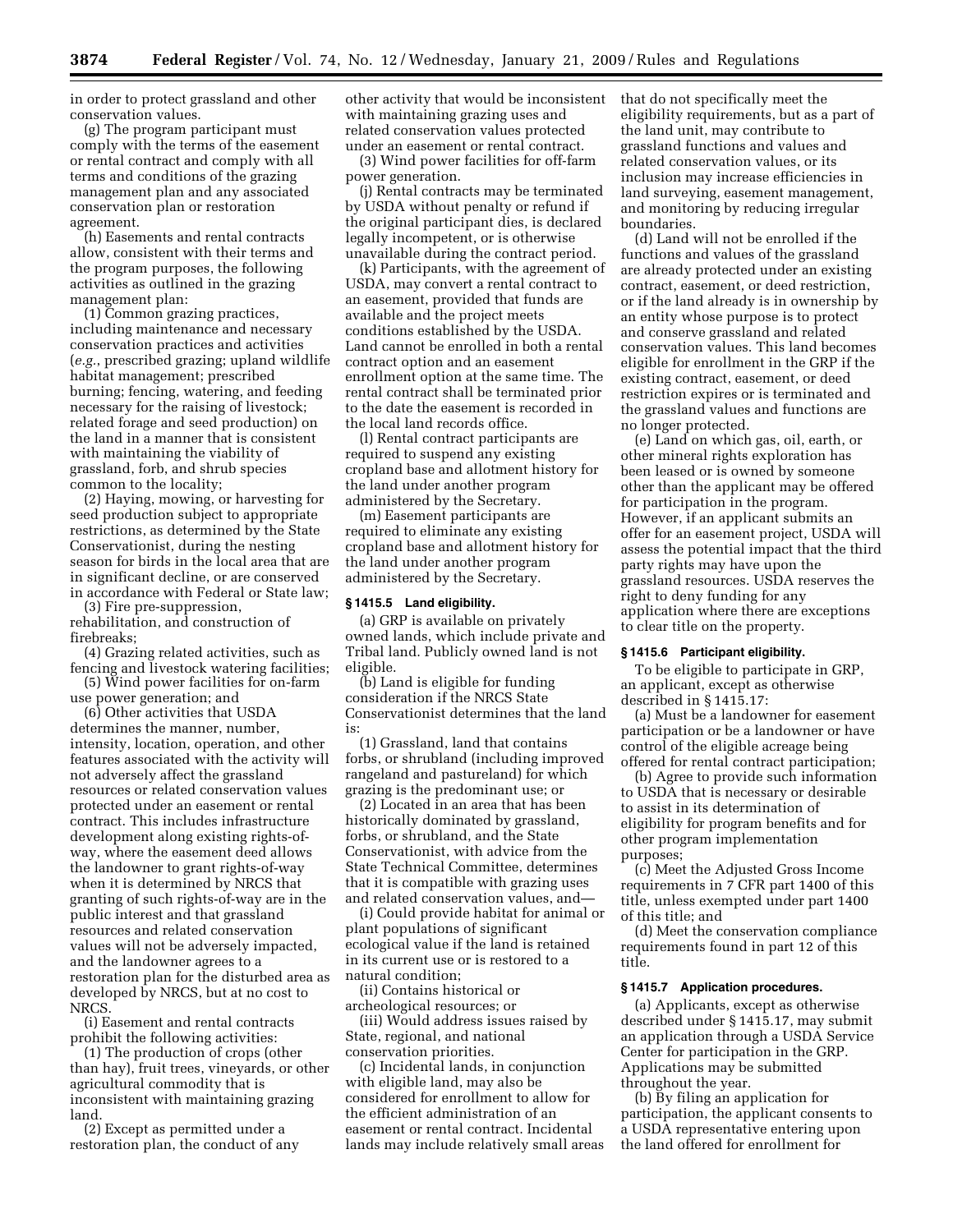purposes of assessing the grassland functions and values and for other activities that are necessary for the USDA to make an offer of enrollment. Generally, the applicant will be notified prior to a USDA representative entering upon their property.

(c) Applicants submit applications that identify the duration of the easement or rental contract for which they seek to enroll their land. Rental contracts may be for a duration of 10 years, 15-years, or 20-years; easements may be permanent in duration or for the maximum duration authorized by State law.

## **§ 1415.8 Establishing priority for enrollment of properties.**

(a) USDA, at the national level, will provide to NRCS State Conservationists and FSA State Executive Directors, national guidelines for establishing State specific ranking criteria, for selection of applications for funding.

(b) NRCS State Conservationists and FSA State Executive Directors, with advice from the State Technical Committee, establish criteria to evaluate and rank applications for easement and rental contract enrollment, including applications from eligible entities under § 1415.17, following the guidance established in paragraph (a) of this section.

(c) Ranking criteria shall emphasize support for:

(1) Grazing operations;

(2) Protection of grassland, land that contains forbs, and shrubland at the greatest risk from the threat of conversion to uses other than grazing;

(3) Plant and animal biodiversity; and

(4) In ranking parcels offered by

eligible entities—

(i) Leveraging of non-Federal funds, and

(ii) Entity contributions in excess of 50 percent of the purchase price, as defined in § 1415.3.

(d) When funding is available, NRCS State Conservationists and FSA State Executive Directors, will periodically select for funding the highest ranked applications, including applications from entities under § 1415.17, based on applicant and land eligibility and the State-developed ranking criteria.

(e) NRCS State Conservationists and FSA State Executive Directors may establish separate ranking pools to address, for example, specific conservation issues raised by State, regional, and national conservation priorities.

(f) The NRCS State Conservationist and FSA State Executive Director, with advice from the State Technical Committee, may emphasize enrollment of unique grasslands or specific geographic areas of the State.

(g) The FSA State Executive Director and NRCS State Conservationist, with advice from the State Technical Committee, will select applications for funding.

(h) If available funds are insufficient to accept the highest ranked application, and the applicant is not interested in reducing the acres offered to match available funding, the State Conservationist or State Executive Director may select a lower ranked application that can be fully funded.

(i) Land enrolled in a Conservation Reserve Program (CRP) contract that is within one year of the scheduled expiration date shall receive a priority for enrollment. To receive this priority, the following criteria must be met:

(1) The land must be eligible as defined in § 1415.5;

(2) USDA must determine it is of high ecological value and under significant threat of conversion to uses other than grazing;

(3) The land must be offered for easement or 20-year rental contract enrollment;

(4) Expired CRP land enrolled under this priority shall not exceed 10 percent of the total number of acres accepted for enrollment in GRP in any year; and

(5) This priority applies only up to 12 months before the scheduled expiration of the CRP contract.

(j) USDA will manage the program nationally to ensure that, to the extent practicable, no more than 60 percent of funds are used for the purchase of easements, either directly or through cooperative agreements with eligible entities as set forth in § 1415.17, and no more than 40 percent of funds are used for rental contracts.

# **§ 1415.9 Enrollment of easements and rental contracts.**

(a) Based on the priority ranking, NRCS or FSA, as appropriate, will notify applicants in writing of their tentative acceptance into the program for either rental contract or conservation easement options. Enrollment under cooperative agreements is described under § 1415.17. The letter notifies the applicant of the intent to continue the enrollment process unless otherwise notified by the applicant.

(b) An offer of tentative acceptance into the program neither binds USDA to acquire an easement or enter into a rental contract, nor binds the applicant to convey an easement, enter into a rental contract, or agree to restoration activities.

(c) Offer of enrollment will be through either:

(1) An option agreement to purchase an easement presented by NRCS to the applicant, which will describe the easement; the easement terms and conditions; and other terms and conditions that may be required by  $NRCS$ ; or

(2) A rental contract will be presented by FSA to the applicant, which will describe the contract area; the contract terms and conditions, and other terms and conditions that may be required by FSA.

(d) For rental contracts, land shall be considered to be enrolled in GRP once an FSA representative approves the GRP rental contract. FSA may withdraw the offer before approval of the contract due to lack of available funds or other reasons.

(e) For easements, after the option agreement to purchase an easement is executed by NRCS and the participant, the land will be considered enrolled in the GRP. NRCS will proceed with the development of the grazing management plan, or conservation or restoration plans if applicable, and various easement acquisition activities, which may include conducting a legal survey of the easement area, securing necessary subordination agreements, procuring title insurance, and conducting other activities necessary to record the easement or implement the GRP.

(f) Prior to closing an easement, NRCS may withdraw the land from enrollment at any time due to lack of available funds, title concerns, or other reasons.

#### **§ 1415.10 Compensation for easements and rental contracts acquired by the Secretary.**

(a) The Chief shall not pay more than the fair market value of the land, less the grazing value of the land encumbered by the easement.

(b) To determine this amount, the Chief shall pay as compensation the lowest of:

(1) The fair market value of the land encumbered by the easement as determined by the Chief using—

(i) The Uniform Standards of Professional Appraisal Practice; or

(ii) An area-wide market analysis or market survey.

(2) The amount corresponding to a geographical cap, as determined by the State Conservationist with advice from the State Technical Committee; or

(3) An offer made by the landowner.

(c) For 10-, 15-, and 20-year rental contracts, the participant will receive not more than 75 percent of the grazing value in an annual payment for the length of the contract, as determined by FSA. As provided by the regulations at part 1400 of this title, payments made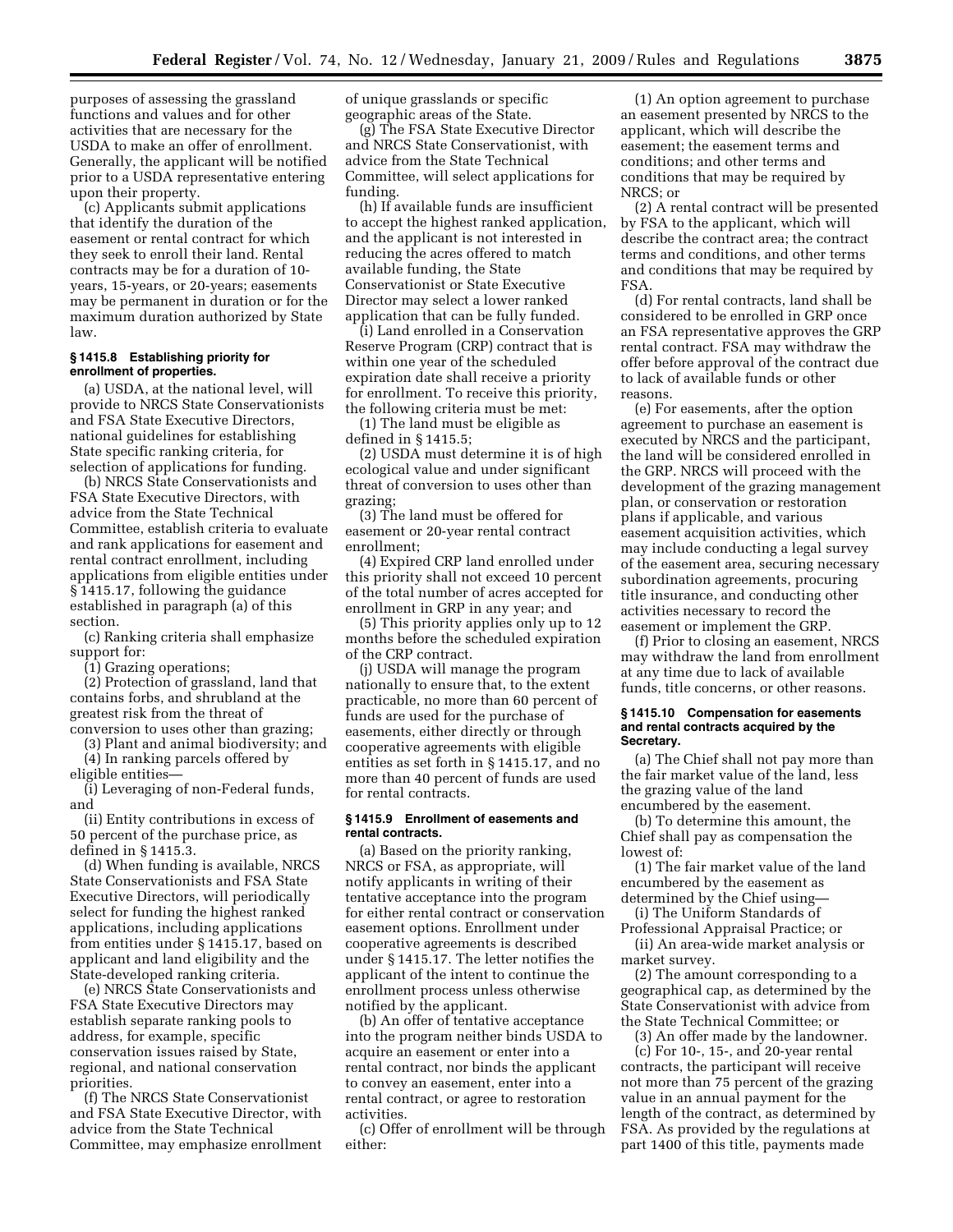under one or more rental contracts to a person or legal entity, directly or indirectly, may not exceed, in the aggregate, \$50,000 per year.

(d) In order to provide for better uniformity among States, the FSA Administrator and the NRCS Chief may review and adjust, as appropriate, State or other geographically based payment rates for rental contracts.

(e) Easement or rental contract payments received by a participant shall be in addition to, and not affect, the total amount of payments that the participant is otherwise eligible to receive under other USDA programs.

(f) Easement payments will be made in a single payment to the landowner unless otherwise requested by the landowner.

(g) USDA may accept and use contributions of non-Federal funds to support the purposes of the program. These funds are available to USDA without further appropriation and until expended, to carry out the program.

(h) USDA asserts no direct or indirect interest on environmental credits that may result from GRP-funded conservation practices and activities through a GRP rental contract, easement, or restoration agreement, except:

(1) In the event the participant sells or trades credits arising from GRP funded activities, USDA retains the authority to ensure that the requirements for GRP rental contracts, easements, or restoration agreements are met and maintained consistent with this part; and

(2) If activities required under an environmental credit agreement may affect land covered under a GRP rental contract, easement, or restoration agreement, participants are highly encouraged to request a compatibility assessment from USDA prior to entering into such agreements.

## **§ 1415.11 Restoration agreements.**

(a) Restoration agreements are only authorized to be used in conjunction with easements and rental contracts. NRCS, in consultation with the program participant, determines if the grassland resources are adequate to meet the participant's objectives and the purposes of the program, or if a restoration agreement is needed. Such a determination is also subject to the availability of funding. USDA may condition participation in the program upon the execution of a restoration agreement depending on the condition of the grassland resources. When the functions and values of the grassland are determined adequate by NRCS, a restoration agreement is not required.

However, if a restoration agreement is required, NRCS will set the terms of the restoration agreement. The restoration plan component of the restoration agreement identifies conservation practices and activities necessary to restore or improve the functions and values of the grassland to meet both USDA and the participant's objective and the purposes of the program. If the functions and values of the grassland decline while the land is subject to a GRP easement or rental contract through no fault of the participant, the participant may enter into a restoration agreement at that time to improve the functions and values with USDA approval and when funds are available.

(b) The NRCS State Conservationist, with advice from the State Technical Committee and in consultation with FSA, determines the conservation practices and activities, and cost-share percentages, not to exceed statutory limits, available under the GRP. A list of conservation practices and activities approved for cost-share assistance under GRP restoration plans is available to the public through the local USDA Service Center. NRCS may work through the local conservation district with the program participant to determine the terms of the restoration plan. The conservation district may assist NRCS with determining eligible conservation practices and activities and approving restoration agreements.

(c) Only approved conservation practices and activities are eligible for cost-sharing. Payments under the GRP restoration agreements may be made to the participant of not more than 50 percent for the cost of carrying out the conservation practices or activities. As provided by the regulations at part 1400 of this chapter, payments made under one or more restoration agreements to a person or legal entity, directly or indirectly, may not exceed, in the aggregate, \$50,000 per year.

(d) The participant is responsible for the operation and maintenance of conservation practices in accordance with the restoration agreement.

(e) All conservation practices must be implemented in accordance with the NRCS Field Office Technical Guide.

(f) Technical assistance is provided by NRCS, or an approved third party.

(g) If the participant is receiving costshare for the same conservation practice or activity from another conservation program, USDA will adjust the GRP cost-share rate proportionately so that the amount received by the participant does not exceed 100 percent of the costs of restoration. The participant cannot receive cost-share from more than one USDA cost-share program for the same

conservation practice or activity on the same land.

(h) Cost-share payments may be made only upon a determination by a qualified individual approved by the NRCS State Conservationist that an eligible restoration practice has been established in compliance with appropriate standards and specifications.

(i) Conservation practices and activities identified in the restoration plan may be implemented by the participant or other designee.

(j) Cost-share payments will not be made for conservation practices or activities implemented or initiated prior to the approval of a rental contract or easement acquisition unless a written waiver is granted by the State Conservationist or State Executive Director, as appropriate, prior to installation of the practice.

(k) Upon transfer of an easement with a restoration agreement to an eligible entity as described in § 1415.18, the entity shall be responsible for administration of the agreement, and providing funds for payment of any costs associated with the completion of the restoration agreement. The eligible entity may, with participant consent, revise an existing restoration agreement or develop a new restoration agreement. Restoration plans must be consistent with the grazing management plan or any associated conservation plan as described in § 1415.4.

(l) Cooperating entities under § 1415.17 shall be responsible for development, administration, and implementation costs of restoration plans. Restoration plans must be consistent with the grazing management plan or any associated conservation plan as described in § 1415.4.

#### **§ 1415.12 Modifications to easements and rental contracts.**

(a) After an easement has been recorded, no substantive modification will be made to the easement.

(b) State Conservationists may approve modifications for restoration agreements and grazing management plans, or conservation plans where applicable, as long as the modifications do not affect the provisions of the easement and meet program objectives.

(c) USDA may approve modifications to rental contracts, including corresponding changes to conservation plans, grazing management plans, and restoration plans, to facilitate the practical administration and management of the enrolled area so long as the modification will not adversely affect the grassland functions and values for which the land was enrolled.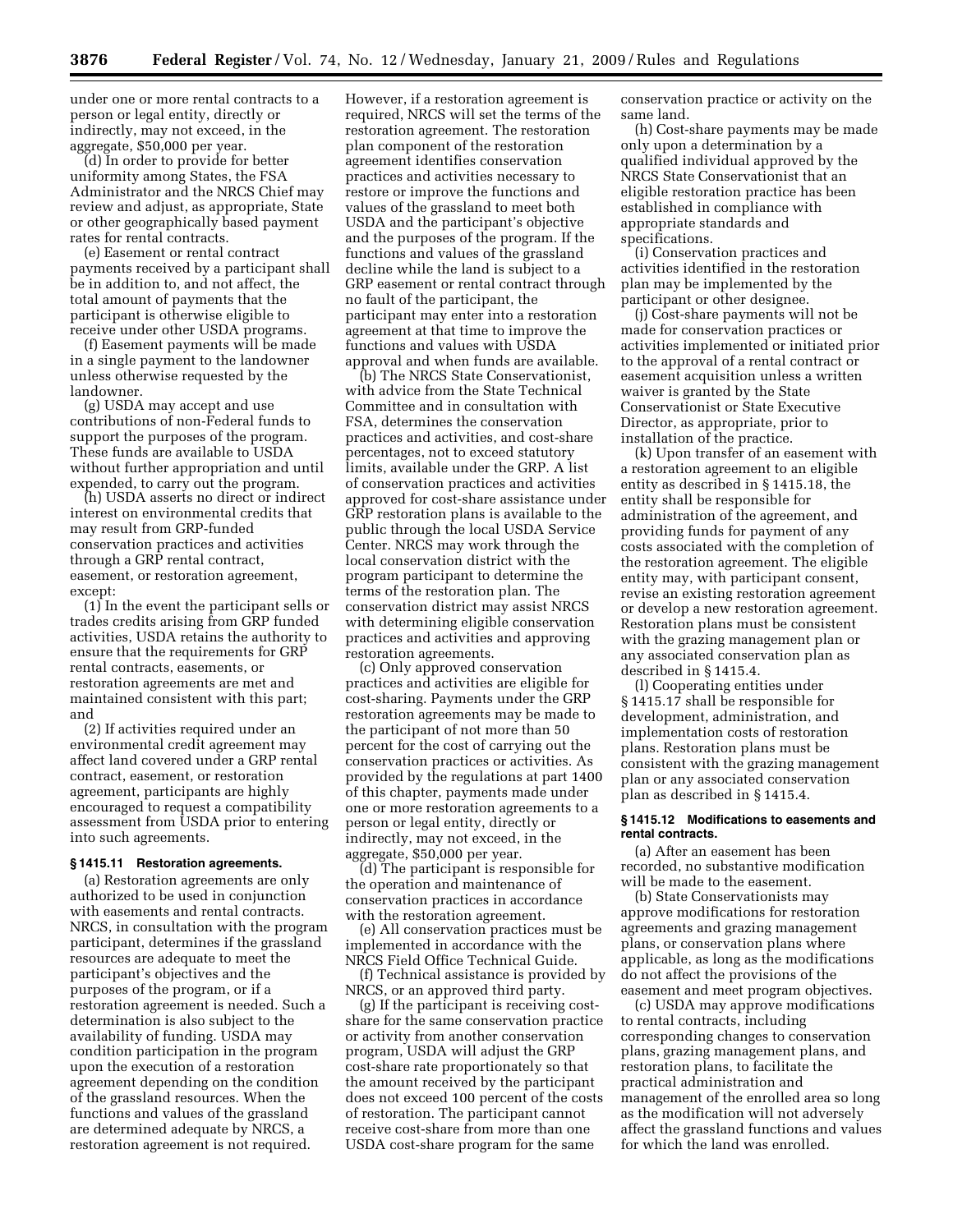## **§ 1415.13 Transfer of land.**

(a) Any transfer of the property prior to an applicant's acceptance into the program shall void the offer of enrollment, unless at the option of the State Conservationist or State Executive Director, as appropriate, an offer is extended to the new landowner and the new landowner agrees to the same easement or rental contract terms and conditions.

(b) After acreage is accepted in the program, for easements with multiple payments, any remaining easement payments will be made to the original participant unless NRCS receives an assignment of proceeds.

(c) Future annual rental payments will be made to the successor participant.

(d) The new landowner is responsible for complying with the terms of the recorded easement and the contract successor is responsible for complying with the terms of the rental contract and for assuring completion of all activities and practices required by any associated restoration agreement. Eligible costshare payments will be made to the new participant upon presentation that the successor assumed the costs of establishing the practices.

(e) With respect to any and all payments owed to participants, the United States bears no responsibility for any full payments or partial distributions of funds between the original participant and the participant's successor. In the event of a dispute or claim on the distribution of cost-share payments, USDA may withhold payments without the accrual of interest pending an agreement or adjudication on the rights to the funds.

(f) The rights granted to the United States in an easement shall apply to any of its agents or assigns. All obligations of the participant under the GRP conservation easement deed also bind the participant's heirs, successors, agents, assigns, lessees, and any other person claiming under them.

(g) Rental contracts may be transferred to another landowner, operator or tenant that acquires an interest in the land enrolled in GRP. The successor must be determined by FSA to be eligible to participate in GRP and must assume full responsibility under the contract. FSA may require a participant to refund all or a portion of any financial assistance awarded under GRP, plus interest, if the participant sells or loses control of the land under a GRP rental contract, and the new landowner, operator, or tenant is not eligible to participate in the program or declines to assume responsibility under the contract.

## **§ 1415.14 Misrepresentation and violations.**

(a) The following provisions apply to violations of rental contracts:

(1) Rental contract violations, determinations, and appeals are handled in accordance with the terms of the rental contract.

(2) A participant who is determined to have erroneously represented any fact affecting a program determination made in accordance with this part may not be entitled to rental contract payments and must refund to CCC all payments, plus interest in accordance with part 1403 of this title.

(3) In the event of a violation of a rental contract, the participant will be given notice and an opportunity to voluntarily correct the violation within 30 days of the date of the notice, or such additional time as CCC may allow. Failure to correct the violation may result in termination of the rental contract.

(b) The following provisions apply to violations of easement deeds:

(1) Easement violations are handled under the terms of the easement deed.

(2) Upon notification of the participant, NRCS has the right to enter upon the easement area at any time to monitor compliance with the terms of the GRP conservation easement deed or remedy deficiencies or violations.

(3) When NRCS believes there may be a violation of the terms of the GRP conservation easement deed, NRCS may enter the property without prior notice.

(4) The participant will be liable for any costs incurred by the United States as a result of the participant's negligence or failure to comply with the easement terms and conditions.

(c) USDA may require the participant to refund all or part of any payments received by the participant under the program contract or agreement.

(d) In addition to any and all legal and equitable remedies available to the United States under applicable law, USDA may withhold any easement payment, rental payment, or cost-share payments owing to the participant at any time there is a material breach of the easement covenants, rental contract, or any contract. Such withheld funds may be used to offset costs incurred by the United States in any remedial actions or retained as damages pursuant to court order or settlement agreement.

(e) Under a GRP conservation easement, the United States shall be entitled to recover any and all administrative and legal costs, including attorney's fees or expenses, associated with any enforcement or remedial action.

## **§ 1415.15 Payments not subject to claims.**

Any cost-share, rental, or easement payment or portion thereof due any person under this part shall be allowed without regard to any claim or lien in favor of any creditor, except agencies of the United States Government.

#### **§ 1415.16 Assignments.**

(a) Any person entitled to any cash payment under this program may assign the right to receive such cash payments, in whole or in part.

(b) If a participant that is entitled to a payment dies, is declared legally incompetent, or is otherwise unable to receive the payment, or is succeeded by another person who renders or completes the required performance, such a participant may be eligible to receive payment in such a manner as USDA determines is fair and reasonable in light of all the circumstances.

## **§ 1415.17 Cooperative agreements.**

(a) NRCS may enter into cooperative agreements which establish terms and conditions under which an eligible entity shall use funds provided by NRCS to own, write, and enforce a grassland protection easement.

(b) To be eligible to receive GRP funding, an eligible entity must demonstrate:

(1) A commitment to long-term conservation of agricultural lands, ranchland, or grassland for grazing and conservation purposes;

(2) A capability to acquire, manage, and enforce easements;

(3) Sufficient number of staff dedicated to monitoring and easement stewardship;

(4) The availability of funds; and

(5) For non-governmental organizations, the existence of a dedicated account for the purposes of easement management, monitoring, and enforcement of each easement held by the eligible entity.

(c) NRCS enters into a cooperative agreement with those eligible entities selected for funding. Once a proposal is selected by the State Conservationist, the eligible entity must work with the appropriate State Conservationist to finalize and sign the cooperative agreement, incorporating all necessary GRP requirements. The cooperative agreement addresses:

(1) The interests in land to be acquired, including the form of the easement deeds to be used and terms and conditions.

(2) The management and enforcement of the interests acquired.

(3) The responsibilities of NRCS.

(4) The responsibilities of the eligible entity on lands acquired with the assistance of GRP.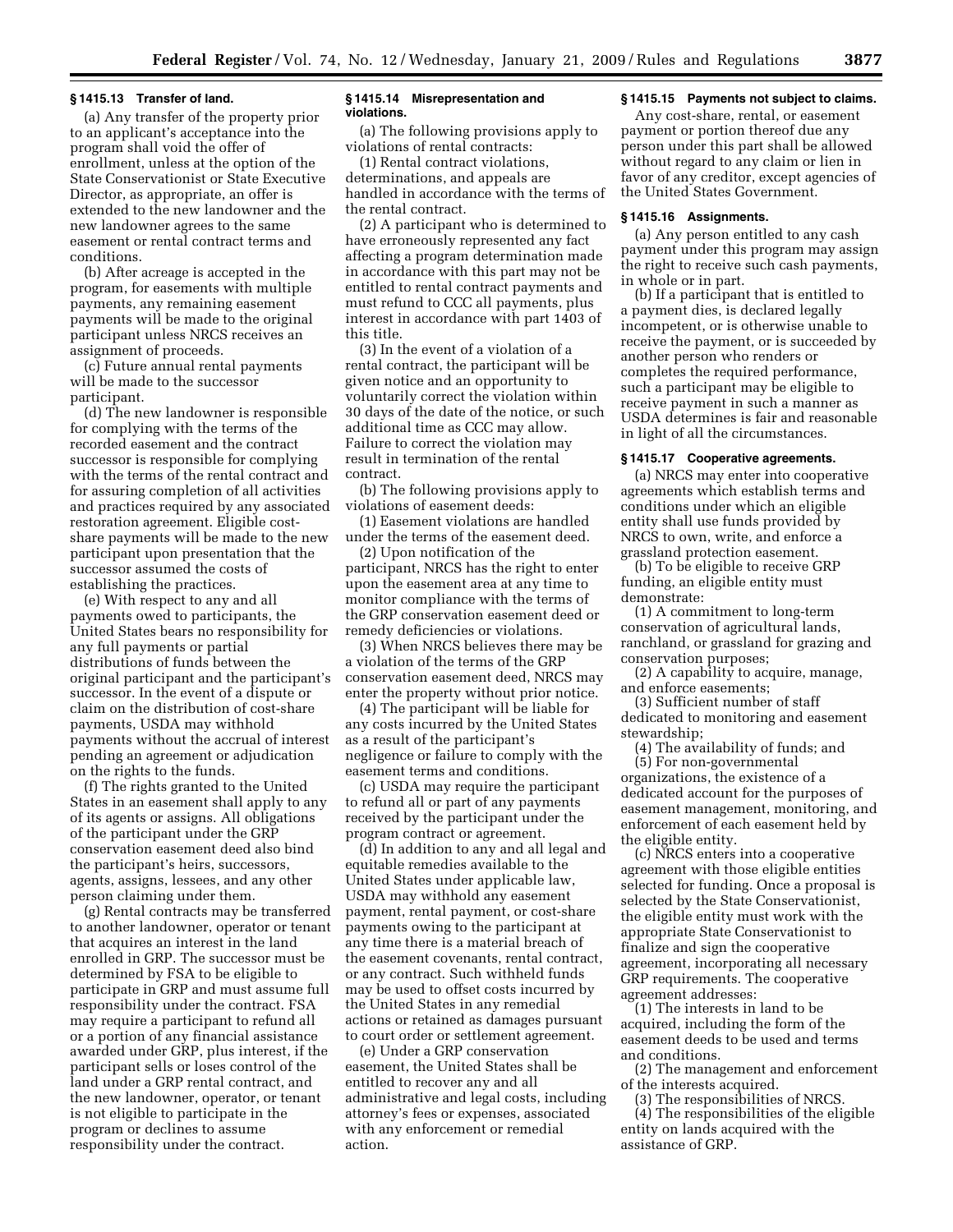(5) An attachment listing the parcels accepted by the State Conservationist, landowners' names, addresses, location map(s), and other relevant information.

(6) The allowance of parcel substitution upon mutual agreement of the parties.

(7) The manner in which violations are addressed.

(8) The right of the Secretary to conduct periodic inspections to verify the eligible entity's enforcement of the easements.

(9) The manner in which the eligible entity will evaluate and report the use of funds to the Secretary.

(10) The eligible entity's agreement to assume the costs incurred in administering and enforcing the easement, including the costs of restoration and rehabilitation of the land as specified by the owner and eligible entity. The entity will also assume the responsibility for enforcing the grazing management plan, or conservation plan, as applicable. The eligible entity must incorporate any required plan into the conservation easement deed by reference or otherwise.

(11) If applicable, the ability of an eligible entity to include a charitable donation or qualified conservation contribution (as defined by Section 170(h) of the Internal Revenue Code of 1986) from the landowner as part of the entity's share of the cost to purchase the easement.

(12) The schedule of payments to an eligible entity, as agreed to by NRCS and the eligible entity.

(13) That GRP funds may not be used for expenditures such as appraisals, surveys, title insurance, legal fees, costs of easement monitoring, and other related administrative and transaction costs incurred by the entity.

(14) That NRCS may provide a share of the purchase price of an easement under the program, and that the eligible entity shall be required to provide a share of the purchase price at least equivalent to that provided by NRCS. The Federal share will be no more than 50 percent of the purchase price, as defined in § 1415.3.

(15) The eligible entity's succession plan that describes its successors or assigns to hold, manage, and enforce the interests in land acquired in the event that the eligible entity is no longer able to fulfill its obligations under the cooperative agreement entered into with NRCS.

(16) Other requirements deemed necessary by NRCS to protect the interests of the United States.

(d) Under the cooperative agreement option, a landowner grants an easement to an eligible entity with which NRCS

has entered into a GRP cooperative agreement. The easement shall require that the easement area be maintained in accordance with GRP goals and objectives for the term of the easement. Easements are acquired in perpetuity, except where State law prohibits a permanent easement.

(e) The entity may use its own terms and conditions in the conservation easement deed, but a conservation easement deed template used by the eligible entity shall be submitted to the Chief within 30 days of the signing of the cooperative agreement. The conservation easement deed templates shall be reviewed and approved by the Chief. NRCS reserves the right to require additional specific language or to remove language in the conservation easement deed to protect the interests of the United States.

(1) Because title to the easement is held by an entity other than the United States, the conveyance document must contain a ''right of enforcement.'' The right of enforcement provides that the Chief has the right to inspect and enforce the easement if the eligible entity fails to uphold the easement or attempts to transfer the easement without first securing the consent of the Secretary. This right is a vested interest in real property and cannot be condemned or terminated by State or local government.

(2) The eligible entity shall acquire, hold, manage and enforce the easement. The eligible entity may have the option to enter into an agreement with governmental or private organizations to carry out easement stewardship responsibilities if approved by NRCS.

(3) Prior to closing, NRCS must sign an acceptance of the conservation easement, concurring with the terms of the conservation easement and accepting its interest in the conservation easement deed.

(4) All conservation easement deeds acquired with GRP funds must be recorded in the appropriate land records. Proof of recordation shall be provided to NRCS by the eligible entity.

(5) The conservation easement deed must include an indemnification clause requiring the participant (grantor) to indemnify and hold harmless the United States from any liability arising from or related to the property enrolled in GRP.

## **§ 1415.18 Easement transfer to eligible entities.**

(a) NRCS may transfer title of ownership to an easement to an eligible entity to hold and enforce an easement if:

(1) The Chief determines that transfer will promote protection of grassland, land that contains forbs, or shrubland;

(2) The owner authorizes the eligible entity to hold and enforce the easement; and

(3) The eligible entity agrees to assume the costs incurred in administering and enforcing the easement, including the costs of restoration or rehabilitation of the land as specified by the owner and the eligible entity, and the entity assumes responsibility for enforcing the grazing management plan, or conservation plan as applicable, as approved by NRCS.

(b) NRCS has the right to conduct periodic inspections and enforce the easement, which includes the terms and requirements set forth in the grazing management plan, and any associated restoration or conservation plan, for any easements transferred pursuant to this section.

(c) An eligible entity that seeks to hold and enforce an easement shall apply to the NRCS State Conservationist for approval.

(d) The Chief may approve an application if the eligible entity:

(1) Has relevant experience necessary, as appropriate for the application, to administer an easement on grassland, land that contains forbs, or shrublands;

(2) Has a charter that describes the commitment of the eligible entity to conserving ranchland, agricultural land, or grassland for grazing and conservation purposes;

(3) Possesses the human and financial resources necessary, as determined by the Chief, NRCS, to effectuate the purposes of the charter;

(4) Has sufficient financial resources to carry out easement administrative and enforcement activities;

(5) Presents proof of a dedicated fund for enforcement as described in § 1415.17(b)(5), if the entity is a nongovernmental organization; and

(6) Presents documentation that the landowner has concurred in the transfer.

(e) The Chief, his or her successors and assigns, shall retain a ''right of enforcement'' in any transferred GRP funded easement, which provides the Secretary the right to inspect the easement for violations and enforce the terms of this easement through any and all authorities available under Federal or State law, in the event that the eligible entity fails to enforce the terms of the easement, as determined by **NRCS** 

(f) Should an easement be transferred pursuant to this section, all warranties and indemnifications provided for in the deed shall continue to apply to the